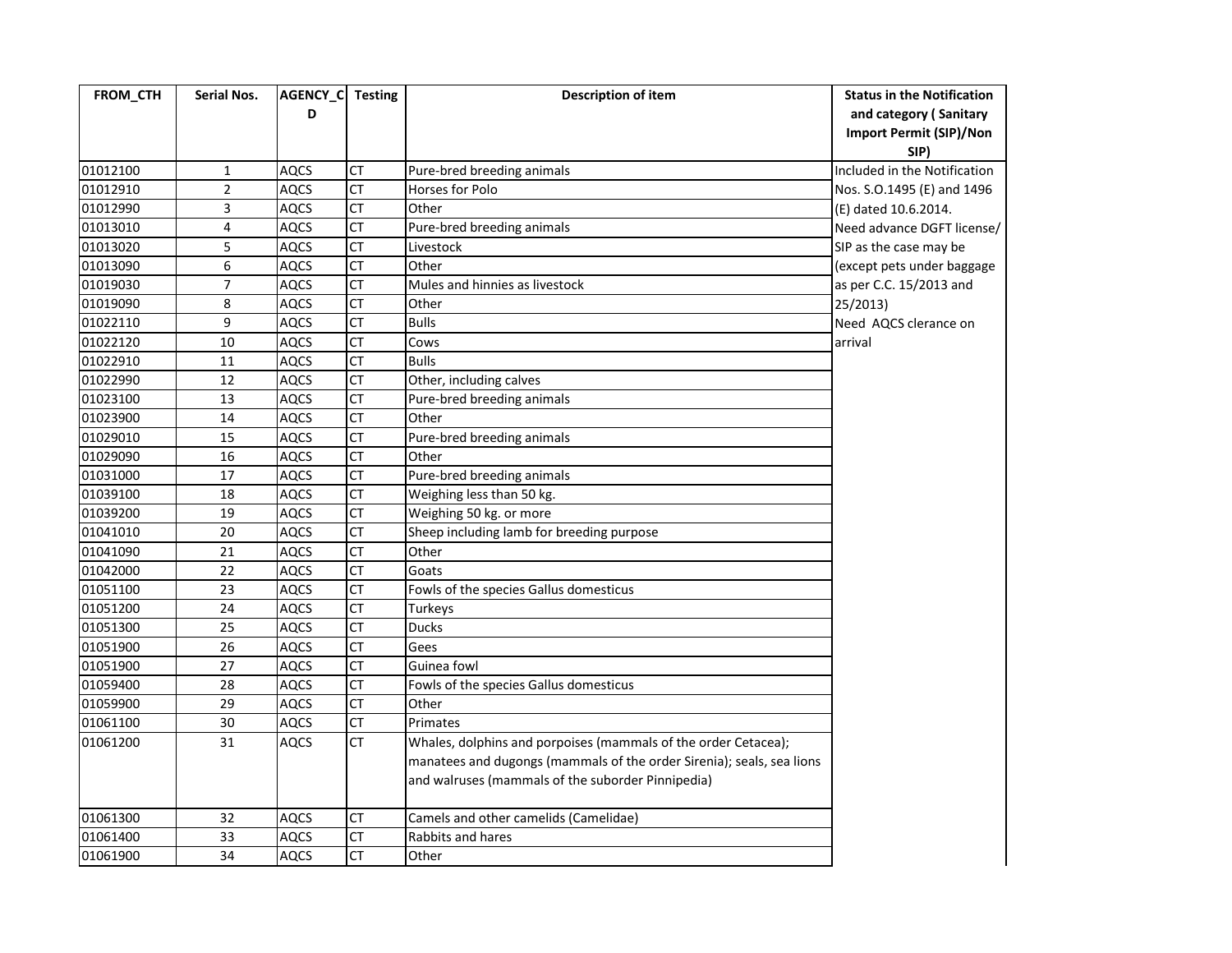| 01062000 | 35 | <b>AQCS</b> | <b>CT</b> | Reptiles (including snakes and turtles)                             |                              |
|----------|----|-------------|-----------|---------------------------------------------------------------------|------------------------------|
| 01063100 | 36 | AQCS        | <b>CT</b> | Birds of prey                                                       |                              |
| 01063200 | 37 | <b>AQCS</b> | <b>CT</b> | Psittaciformes (Including parrots, parakeets, macaws and cockatoos) |                              |
| 01063300 | 38 | <b>AQCS</b> | CT        | Ostriches; emus (Dromaius novaehollandiae)                          |                              |
| 01063900 | 39 | <b>AQCS</b> | <b>CT</b> | Other                                                               |                              |
| 01064110 | 40 | <b>AQCS</b> | <b>CT</b> | <b>Pureline Stock</b>                                               |                              |
| 01064190 | 41 | <b>AQCS</b> | <b>CT</b> | Other                                                               |                              |
| 01064910 | 42 | <b>AQCS</b> | <b>CT</b> | <b>Pureline Stock</b>                                               |                              |
| 01064990 | 43 | <b>AQCS</b> | CT        | Other                                                               |                              |
| 01069000 | 44 | <b>AQCS</b> | CT        | Other                                                               |                              |
| 02011000 | 45 | <b>AQCS</b> | <b>CT</b> | Carcasses and half-carcasses                                        | Included in the Notification |
| 02012000 | 46 | <b>AQCS</b> | CT        | Other cuts with bone in                                             | No. S.O.2666 (E) dated       |
| 02013000 | 47 | <b>AQCS</b> | <b>CT</b> | <b>Boneless</b>                                                     | 16.10.2014 under para 1 (i), |
| 02021000 | 48 | <b>AQCS</b> | <b>CT</b> | Carcasses and half-carcasses                                        | (ii), (vii).                 |
| 02022000 | 49 | AQCS        | CT        | Other cuts with bone in                                             | Need advance SIP             |
| 02023000 | 50 | <b>AQCS</b> | CT        | <b>Boneless</b>                                                     | Need AQCS clearance          |
| 02031100 | 51 | <b>AQCS</b> | <b>CT</b> | Carcasses and half-carcasses                                        |                              |
| 02031200 | 52 | <b>AQCS</b> | CT        | Hams, shoulders and cuts thereof, with bone in                      |                              |
| 02031900 | 53 | <b>AQCS</b> | <b>CT</b> | Other                                                               |                              |
| 02032100 | 54 | <b>AQCS</b> | CT        | Carcasses and half-carcasses                                        |                              |
| 02032200 | 55 | <b>AQCS</b> | CT        | Hams, shoulders and cuts thereof, with bone in                      |                              |
| 02032900 | 56 | AQCS        | <b>CT</b> | Other                                                               |                              |
| 02041000 | 57 | <b>AQCS</b> | <b>CT</b> | Carcasses and half-carcasses of lamb, fresh or chilled              |                              |
| 02042100 | 58 | <b>AQCS</b> | <b>CT</b> | Carcasses and half-carcasses                                        |                              |
| 02042200 | 59 | <b>AQCS</b> | <b>CT</b> | Other cuts with bone in                                             |                              |
| 02042300 | 60 | <b>AQCS</b> | <b>CT</b> | <b>Boneless</b>                                                     |                              |
| 02043000 | 61 | <b>AQCS</b> | <b>CT</b> | Carcasses and half-carcasses of lamb, frozen                        |                              |
| 02044100 | 62 | <b>AQCS</b> | <b>CT</b> | Carcasses and half-carcasses                                        |                              |
| 02044200 | 63 | <b>AQCS</b> | <b>CT</b> | Other cuts with bone in                                             |                              |
| 02044300 | 64 | AQCS        | <b>CT</b> | <b>Boneless</b>                                                     |                              |
| 02045000 | 65 | <b>AQCS</b> | <b>CT</b> | Meat of Goat                                                        |                              |
| 02050000 | 66 | <b>AQCS</b> | <b>CT</b> | Meat of horses, asses, mules or hinnies, fresh, chilled or frozen   |                              |
| 02061000 | 67 | AQCS        | <b>CT</b> | Of bovine animals, fresh or chilled                                 |                              |
| 02062100 | 68 | <b>AQCS</b> | <b>CT</b> | Tongues                                                             |                              |
| 02062200 | 69 | <b>AQCS</b> | CT        | Livers                                                              |                              |
| 02062900 | 70 | <b>AQCS</b> | <b>CT</b> | Other                                                               |                              |
| 02063000 | 71 | <b>AQCS</b> | <b>CT</b> | Of swine, fresh or chilled                                          |                              |
| 02064100 | 72 | <b>AQCS</b> | CT        | Livers                                                              |                              |
| 02064900 | 73 | <b>AQCS</b> | <b>CT</b> | Other                                                               |                              |
| 02068010 | 74 | <b>AQCS</b> | <b>CT</b> | Of sheep/goats                                                      |                              |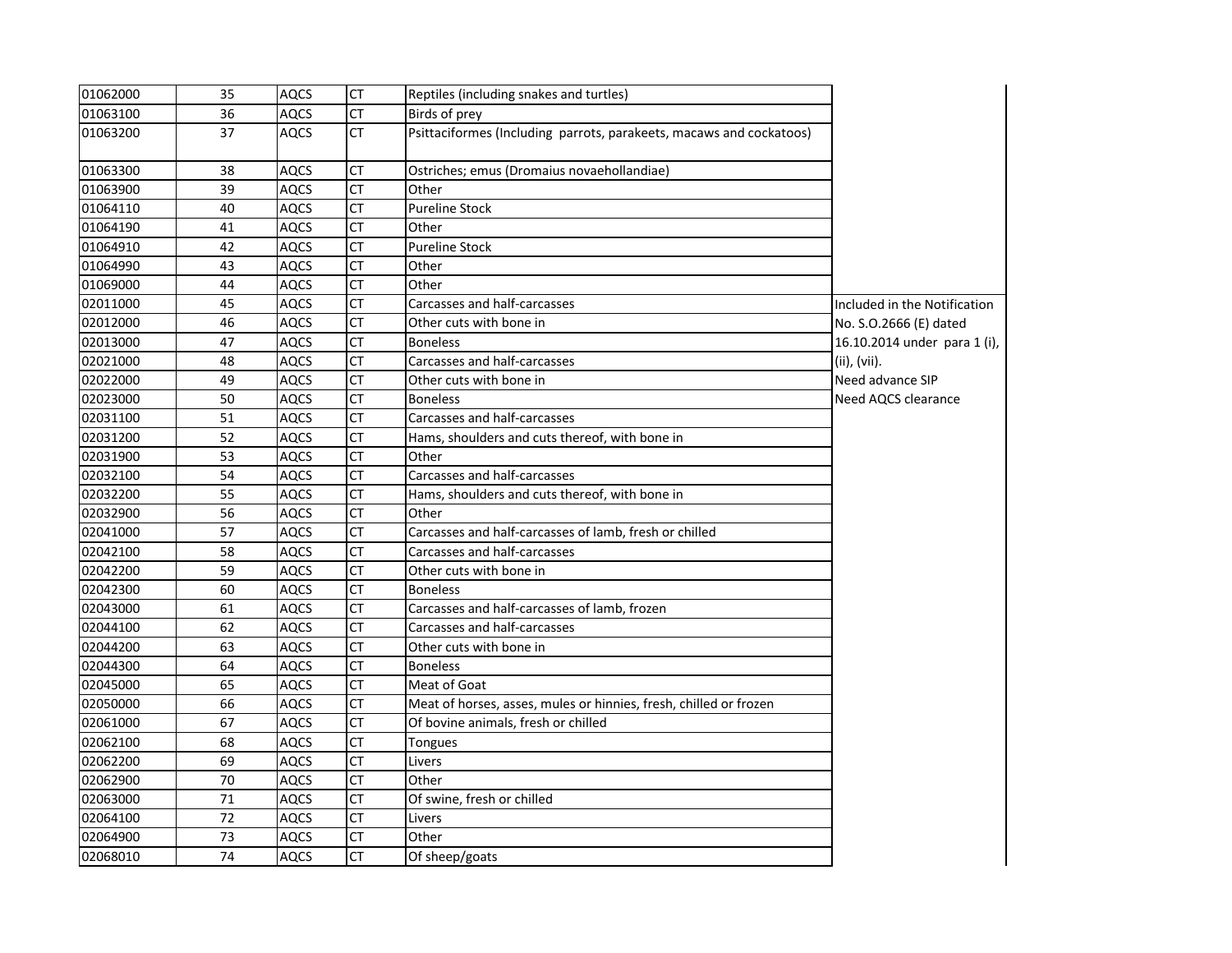| 02068090 | 75  | <b>AQCS</b> | <b>CT</b>       | Other                                                                 |
|----------|-----|-------------|-----------------|-----------------------------------------------------------------------|
| 02069010 | 76  | <b>AQCS</b> | <b>CT</b>       | Of sheep/goats                                                        |
| 02069090 | 77  | <b>AQCS</b> | <b>CT</b>       | Other                                                                 |
| 02071100 | 78  | <b>AQCS</b> | $\overline{CT}$ | Not cut in pieces, fresh or chilled                                   |
| 02071200 | 79  | <b>AQCS</b> | $\overline{CT}$ | Not cut in pieces, frozen                                             |
| 02071300 | 80  | <b>AQCS</b> | $\overline{CT}$ | Cuts and offal, fresh or chilled                                      |
| 02071400 | 81  | <b>AQCS</b> | <b>CT</b>       | Cuts and offal, frozen                                                |
| 02072400 | 82  | <b>AQCS</b> | <b>CT</b>       | Not cut in pieces, fresh or chilled                                   |
| 02072500 | 83  | <b>AQCS</b> | <b>CT</b>       | Not cut in pieces, frozen                                             |
| 02072600 | 84  | <b>AQCS</b> | <b>CT</b>       | Cuts and offal, fresh or chilled                                      |
| 02072700 | 85  | <b>AQCS</b> | <b>CT</b>       | Cuts and offal, frozen                                                |
| 02074100 | 86  | <b>AQCS</b> | <b>CT</b>       | Not cut in pieces, fresh or chilled                                   |
| 02074200 | 87  | <b>AQCS</b> | <b>CT</b>       | Not cut in pieces, frozen                                             |
| 02074300 | 88  | <b>AQCS</b> | <b>CT</b>       | Fatty livers, fresh or chilled                                        |
| 02074400 | 89  | <b>AQCS</b> | <b>CT</b>       | Other, fresh or chilled                                               |
| 02074500 | 90  | <b>AQCS</b> | <b>CT</b>       | Other, frozen                                                         |
| 02075100 | 91  | AQCS        | <b>CT</b>       | Not cut in pieces, fresh or chilled                                   |
| 02075200 | 92  | <b>AQCS</b> | <b>CT</b>       | Not cut in pieces, frozen                                             |
| 02075300 | 93  | <b>AQCS</b> | <b>CT</b>       | Fatty livers, fresh or chilled                                        |
| 02075400 | 94  | <b>AQCS</b> | <b>CT</b>       | Other, fresh or chilled                                               |
| 02075500 | 95  | <b>AQCS</b> | <b>CT</b>       | Other, frozen                                                         |
| 02076000 | 96  | <b>AQCS</b> | <b>CT</b>       | Of guinea fowls                                                       |
| 02081000 | 97  | <b>AQCS</b> | <b>CT</b>       | Of rabbits or hares                                                   |
| 02083000 | 98  | <b>AQCS</b> | <b>CT</b>       | Of primates                                                           |
| 02084000 | 99  | <b>AQCS</b> | <b>CT</b>       | Whales, dolphins and porpoises (mammals of the order Cetacea);        |
|          |     |             |                 | manatees and dugongs (mammals of the order Sirenia); seals, sea lions |
|          |     |             |                 | and walruses (mammals of the suborder Pinnipedia)                     |
| 02085000 | 100 | <b>AQCS</b> | <b>CT</b>       | Of reptiles (including snakes and turtles)                            |
| 02086000 | 101 | <b>AQCS</b> | <b>CT</b>       | Camels and other camelids (Camelidae)                                 |
| 02089010 | 102 | <b>AQCS</b> | <b>CT</b>       | Of wild animals                                                       |
| 02089090 | 103 | <b>AQCS</b> | <b>CT</b>       | Other                                                                 |
| 02091000 | 104 | <b>AQCS</b> | <b>CT</b>       | Of pigs                                                               |
| 02099000 | 105 | <b>AQCS</b> | <b>CT</b>       | Other                                                                 |
| 02101100 | 106 | <b>AQCS</b> | <b>CT</b>       | Hams, shoulders and cuts thereof, with bone in                        |
| 02101200 | 107 | <b>AQCS</b> | $\overline{CT}$ | Bellies (streaky) and cuts thereof                                    |
| 02101900 | 108 | <b>AQCS</b> | <b>CT</b>       | Other                                                                 |
| 02102000 | 109 | <b>AQCS</b> | <b>CT</b>       | Meat of bovine animals                                                |
| 02109100 | 110 | <b>AQCS</b> | <b>CT</b>       | Of primates                                                           |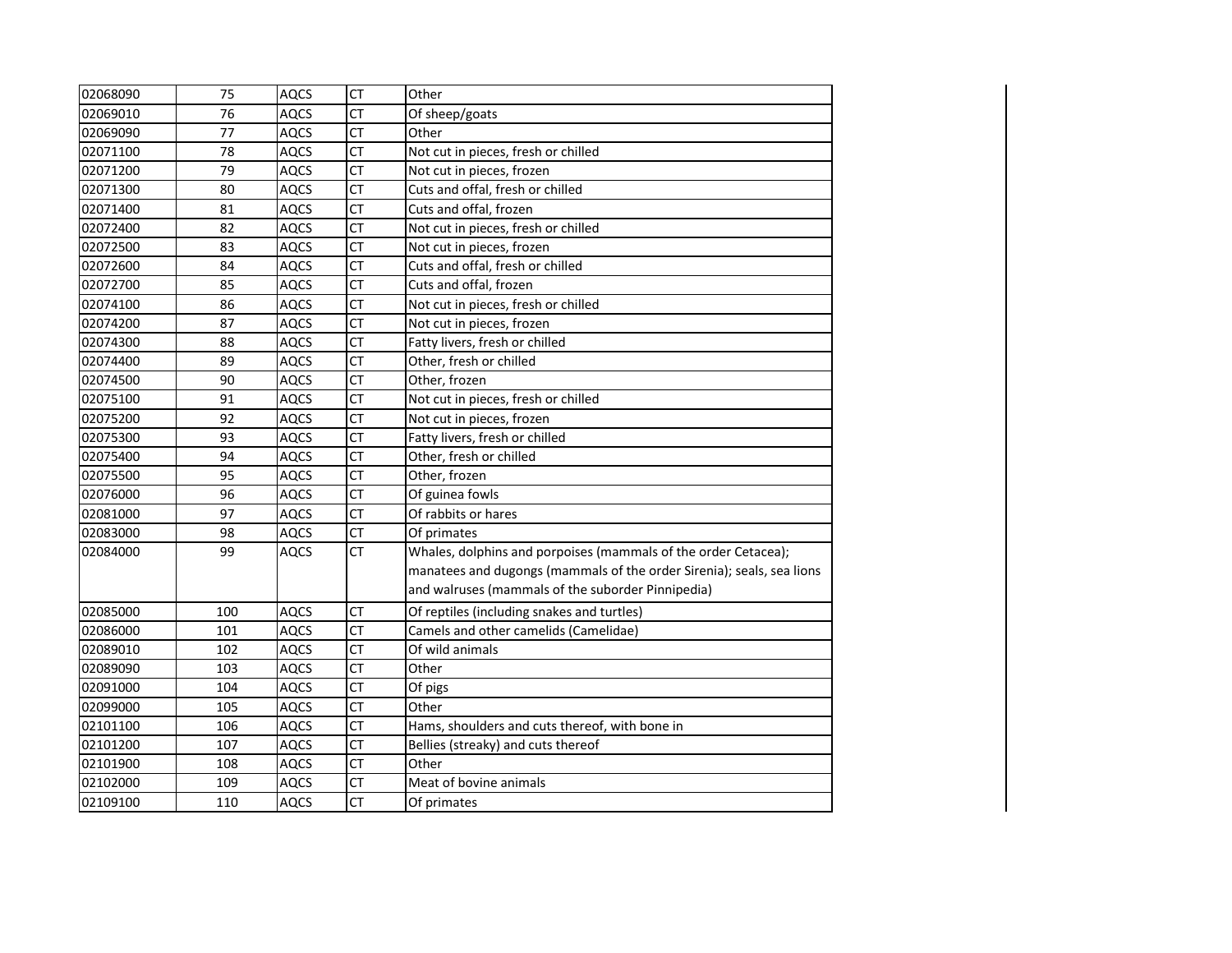| 02109200 | 111 | <b>AQCS</b> | CT        | Whales, dolphins and porpoises (mammals of the order Cetacea);<br>manatees and dugongs (mammals of the order Sirenia); seals, sea lions<br>and walruses (mammals of the suborder Pinnipedia)                                                   |                                                               |
|----------|-----|-------------|-----------|------------------------------------------------------------------------------------------------------------------------------------------------------------------------------------------------------------------------------------------------|---------------------------------------------------------------|
| 02109300 | 112 | <b>AQCS</b> | CT        | Of reptiles (including snakes and turtles)                                                                                                                                                                                                     |                                                               |
| 02109900 | 113 | AQCS        | <b>CT</b> | Other                                                                                                                                                                                                                                          |                                                               |
| 03011100 | 114 | AQCS        | <b>CT</b> | Freshwater, ornamental fish                                                                                                                                                                                                                    | Included in the Notification                                  |
| 03011900 | 115 | <b>AQCS</b> | <b>NT</b> | Other                                                                                                                                                                                                                                          | No. S.O. 2666 (E) dated                                       |
| 03019100 | 116 | <b>AQCS</b> | RT        | Trout (Salmo trutta, Oncorhynchus mykiss, Oncorhynchus clarki,<br>Oncorhynchus aguabonita, Oncorhynchus gilae, Oncorhynchus apache<br>and Oncorhynchus chrysogaster)                                                                           | 16.10.2014 under para 1 (i)<br>and (vii).<br>Need advance SIP |
| 03019200 | 117 | <b>AQCS</b> | <b>NT</b> | Eels (Anguilla spp.)                                                                                                                                                                                                                           | Need AQCS clearance                                           |
| 03019300 | 118 | <b>AQCS</b> | NT        | Carp (Cyprinus carpio, Carassius carassius, Ctenopharyngodon idellus,<br>Hypophthalmichthys spp., Cirrhinus spp., Mylopharyngodon piceus)                                                                                                      |                                                               |
| 03019400 | 119 | <b>AQCS</b> | <b>RT</b> | Atlantic and Pacific bluefin tunas (Thunnus thynnus, Thunnus orientalis)                                                                                                                                                                       |                                                               |
| 03019500 | 120 | <b>AQCS</b> | <b>NT</b> | Southern bluefin tunas (Thunnus maccoyii)                                                                                                                                                                                                      |                                                               |
| 03019900 | 121 | <b>AQCS</b> | <b>NT</b> | Other                                                                                                                                                                                                                                          |                                                               |
| 03021100 | 122 | <b>AQCS</b> | <b>RT</b> | Trout (Salmo trutta, Oncorhynchus mykiss, Oncorhynchus clarki,<br>Oncorhynchus aguabonita, Oncorhynchus gilae, Oncorhynchus apache<br>and Oncorhynchus chrysogaster) Oncorhynchus chrysogaster)<br>Oncorhynchus gilae, Oncorhynchus apache and |                                                               |
| 03021300 | 123 | <b>AQCS</b> | <b>NT</b> | Pacific salmon (Oncorhynchus nerka, Oncorhynchus gorbuscha,<br>Oncorhynchus keta, Oncorhynchus tschawytscha, Oncorhynchus<br>kisutch, Oncorhynchus masou and Oncorhynchus rhodurus)                                                            |                                                               |
| 03021400 | 124 | <b>AQCS</b> | <b>NT</b> | Atlantic salmon (Salmo salar) and Danube salmon (Hucho hucho)                                                                                                                                                                                  |                                                               |
| 03021900 | 125 | <b>AQCS</b> | <b>NT</b> | Other                                                                                                                                                                                                                                          |                                                               |
| 03022100 | 126 | <b>AQCS</b> | NT.       | Halibut (Reinhardtius hippoglossoides, Hippoglossus hippoglossus,<br>Hippoglossus stenolepis)                                                                                                                                                  |                                                               |
| 03022200 | 127 | AQCS        | <b>NT</b> | Plaice (Pleuronectes platessa)                                                                                                                                                                                                                 |                                                               |
| 03022300 | 128 | <b>AQCS</b> | NT        | Sole (Solea spp.)                                                                                                                                                                                                                              |                                                               |
| 03022400 | 129 | <b>AQCS</b> | <b>NT</b> | Turbots (Psetta maxima, Scophthalmidae)                                                                                                                                                                                                        |                                                               |
| 03022900 | 130 | <b>AQCS</b> | NT        | Other                                                                                                                                                                                                                                          |                                                               |
| 03023100 | 131 | <b>AQCS</b> | <b>NT</b> | Albacore or longfinned tunas (Thunnus alalunga)                                                                                                                                                                                                |                                                               |
| 03023200 | 132 | <b>AQCS</b> | <b>NT</b> | Yellowfin tunas (Thunnus albacares)                                                                                                                                                                                                            |                                                               |
| 03023300 | 133 | <b>AQCS</b> | <b>NT</b> | Skipjack or stripe-bellied bonito                                                                                                                                                                                                              |                                                               |
| 03023400 | 134 | <b>AQCS</b> | NT        | Bigeye tunas (Thunnus obesus)                                                                                                                                                                                                                  |                                                               |
| 03023500 | 135 | AQCS        | NT        | Atlantic and Pacific bluefin tunas (Thunnus thynnus, Thunnus orientalis)                                                                                                                                                                       |                                                               |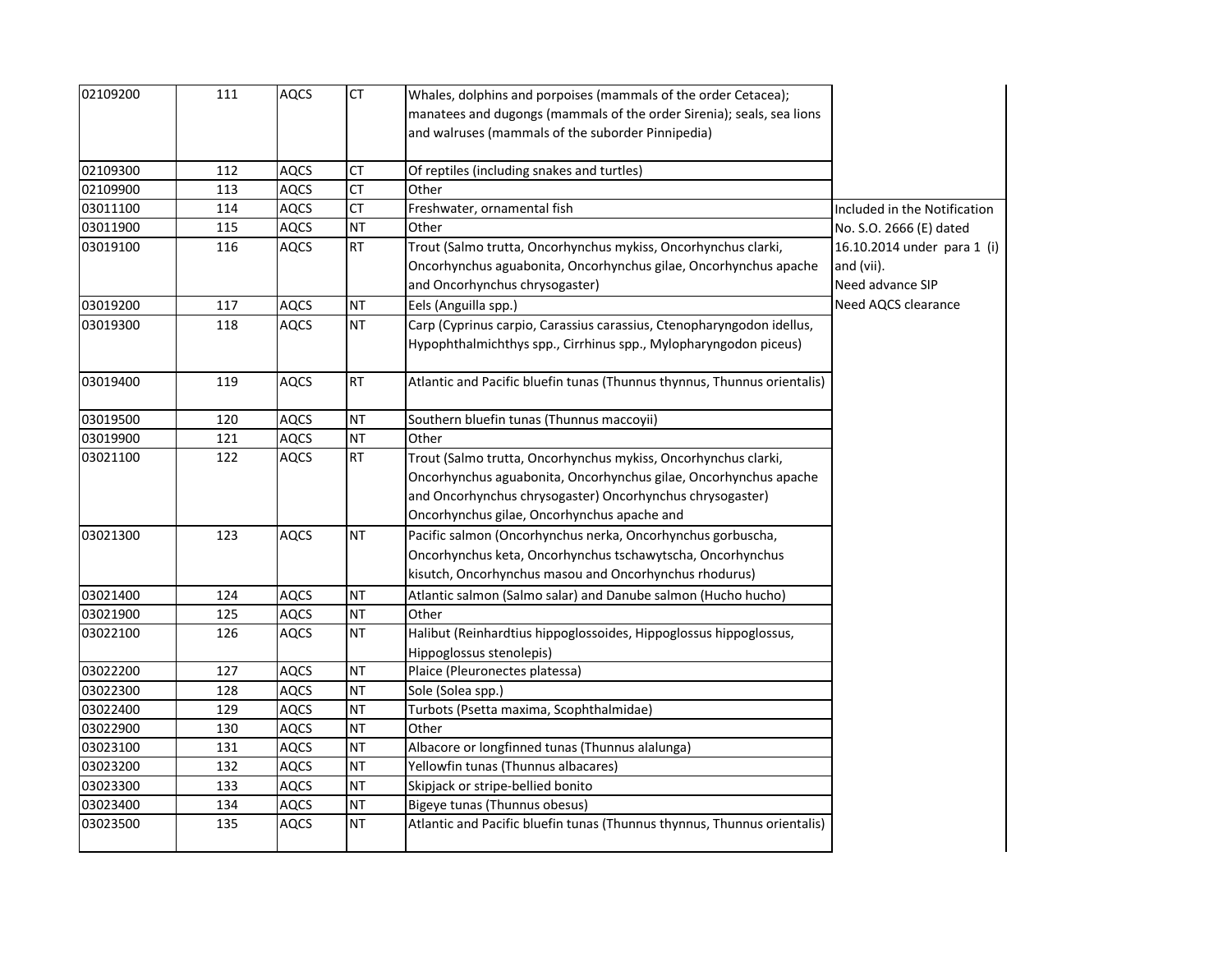| 03023600   | 136 | <b>AQCS</b> | <b>NT</b> | Southern bluefin tunas (Thunnus maccoyii)                                   |
|------------|-----|-------------|-----------|-----------------------------------------------------------------------------|
| 03023900   | 137 | <b>AQCS</b> | <b>NT</b> | Other                                                                       |
| 03024100   | 138 | <b>AQCS</b> | <b>NT</b> | Herrings (Clupea harengus, Clupea pallasii)                                 |
| 03024200   | 139 | <b>AQCS</b> | <b>NT</b> | Anchovies (Engraulis spp.)                                                  |
| 03024300   | 140 | <b>AQCS</b> | <b>RT</b> | Sardines (Sardina pilchardus, Sardinops spp.), sardinella (Sardinella spp.) |
|            |     |             |           | brisling or sprats (Sprattus sprattus)                                      |
| 03024400   | 141 | <b>AQCS</b> | <b>NT</b> | Mackerel (Scomber scombrus, Scomber austral asicus, Scomber                 |
|            |     |             |           | japonicus)                                                                  |
| 03024500   | 142 | <b>AQCS</b> | <b>NT</b> | Jack and horse mackerel (Trachurus spp.)                                    |
| 03024600   | 143 | <b>AQCS</b> | <b>NT</b> | Cobia (Rachycentron canadum)                                                |
| 03024700   | 144 | AQCS        | <b>NT</b> | Swordfish (Xiphias gladius)                                                 |
| 0302 49 00 | 145 | <b>AQCS</b> | <b>RT</b> | Other Fish of the families Bregmacerotidae, Euclichthyidae, Gadidae,        |
|            |     |             |           | Macrouridae, Melanonidae, Merlucciidae, Moridae and                         |
|            |     |             |           | Muraenolepididae, excluding edible fish offal of sub-headings 0302 91to     |
|            |     |             |           | 0302 99                                                                     |
| 03025100   | 146 | <b>AQCS</b> | NT        | Cod (Gadus morhua, Gadus ogac, Gadus macrocephalus)                         |
| 03025200   | 147 | <b>AQCS</b> | <b>NT</b> | Haddock (Melanogrammus aeglefinus)                                          |
| 03025300   | 148 | <b>AQCS</b> | <b>NT</b> | Coalfish (Pollachius virens)                                                |
| 03025400   | 149 | <b>AQCS</b> | <b>NT</b> | Hake (Merluccius spp., Urophycis spp.)                                      |
| 03025500   | 150 | <b>AQCS</b> | <b>NT</b> | Alaska Pollack (Theragra chalcogramma)                                      |
| 03025600   | 151 | <b>AQCS</b> | <b>NT</b> | Blue whitings (Micromesistius poutassou, Micromesistius australis)          |
| 03025900   | 152 | <b>AQCS</b> | <b>NT</b> | No item found                                                               |
| 03027100   | 153 | <b>AQCS</b> | <b>NT</b> | Tilapias (Oreochromis spp.)                                                 |
| 03027200   | 154 | <b>AQCS</b> | <b>NT</b> | Catfish (Pangasius spp., Silurus spp., Clarias spp., Ictalurus spp.)        |
| 03027300   | 155 | <b>AQCS</b> | <b>NT</b> | Carp (Cyprinus carpio, Carassius carassius, Ctenopharyngodon idellus,       |
|            |     |             |           | Hypophthalmichthys spp., Cirrhinus spp., Mylopharyngodon piceus)            |
| 03027400   | 156 | <b>AQCS</b> | <b>NT</b> | Eels (Anguilla spp.)                                                        |
| 03027900   | 157 | <b>AQCS</b> | <b>NT</b> | Other                                                                       |
| 03028100   | 158 | <b>AQCS</b> | <b>NT</b> | Dogfish and other sharks                                                    |
| 03028200   | 159 | <b>AQCS</b> | <b>NT</b> | Rays and skates (Rajidae)                                                   |
| 03028300   | 160 | <b>AQCS</b> | <b>NT</b> | Toothfish (Dissostichus spp.)                                               |
| 03028400   | 161 | <b>AQCS</b> | <b>NT</b> | Seabass (Dicentrarchus spp.)                                                |
| 03028500   | 162 | <b>AQCS</b> | <b>NT</b> | Seabream (Sparidae)                                                         |
| 03028910   | 163 | AQCS        | <b>NT</b> | Hilsa                                                                       |
| 03028920   | 164 | <b>AQCS</b> | <b>NT</b> | Dara                                                                        |
| 03028930   | 165 | AQCS        | <b>NT</b> | Pomfret                                                                     |
| 03028990   | 166 | <b>AQCS</b> | <b>NT</b> | Other                                                                       |
| 03029110   | 167 | <b>AQCS</b> | <b>RT</b> | Livers, roes and milt                                                       |
| 0302 92 10 | 168 | <b>AQCS</b> | RT        | Shark fins                                                                  |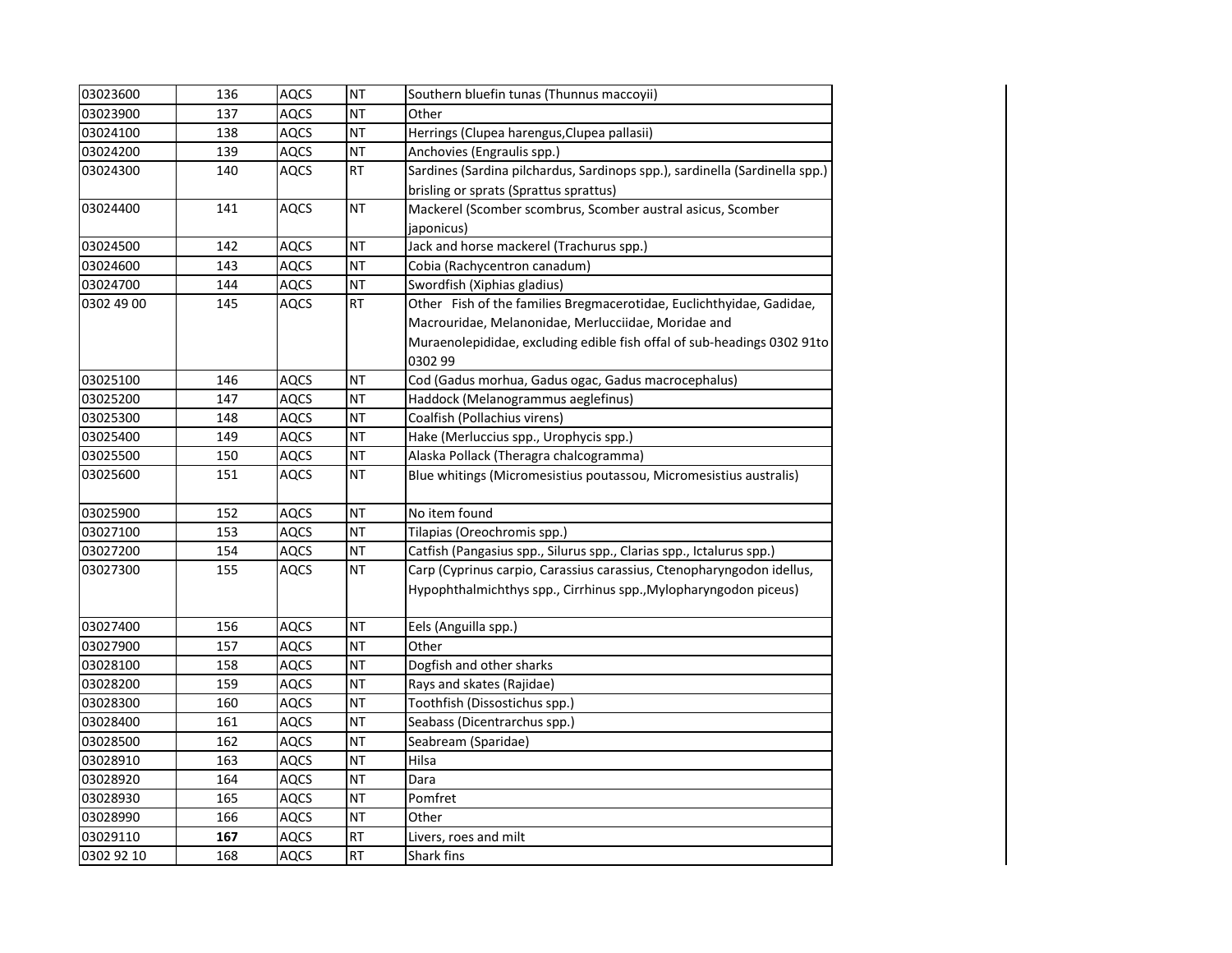| 0302 99 10 | 169 | <b>AQCS</b> | <b>RT</b> | Fish fins other than shark fins; heads, tails and maws                                                                                    |
|------------|-----|-------------|-----------|-------------------------------------------------------------------------------------------------------------------------------------------|
| 0302 99 90 | 170 | <b>AQCS</b> | <b>RT</b> | Other edible fish offal                                                                                                                   |
| 03031100   | 171 | <b>AQCS</b> | <b>NT</b> | Sockeye salmon (red salmon) (Oncorhynchus nerka)                                                                                          |
| 03031200   | 172 | <b>AQCS</b> | RT        | Other Pacific salmon (Oncorhynchus gorbuscha, Oncorhynchus keta,                                                                          |
|            |     |             |           | Oncorhynchus tschawytscha, Oncorhynchus kisutch, Oncorhynchus                                                                             |
|            |     |             |           | masou and Oncorhynchus rhodurus)                                                                                                          |
| 03031300   | 173 | <b>AQCS</b> | <b>RT</b> | Atlantic salmon (Salmo salar) and Danube salmon (Hucho hucho)                                                                             |
| 03031400   | 174 | <b>AQCS</b> | <b>NT</b> | Trout (Salmo trutta, Oncorhynchus mykiss, Oncorhynchus clarkii                                                                            |
|            |     |             |           | Oncorhynchus aguabonita, Oncorhynchus gilae, Oncorhynchus apache                                                                          |
|            |     |             |           | and Oncorhynchus chrysogaster)                                                                                                            |
| 03031900   | 175 | <b>AQCS</b> | <b>NT</b> | Other                                                                                                                                     |
| 03032300   | 176 | <b>AQCS</b> | <b>NT</b> | Tilapias (Oreochromis spp.)                                                                                                               |
| 03032400   | 177 | <b>AQCS</b> | RT        | Catfish (Pangasius spp., Silurus spp., Clarias spp., Ictalurus spp.)                                                                      |
| 03032500   | 178 | <b>AQCS</b> | <b>NT</b> | Carp (Cyprinus carpio, Carassius carassius, Ctenopharyngodon idellus,<br>Hypophthalmichthys spp., Cirrhinus spp., Mylopharyngodon piceus) |
| 03032600   | 179 | <b>AQCS</b> | <b>NT</b> | Eels (Anguilla spp.)                                                                                                                      |
| 03032900   | 180 | <b>AQCS</b> | <b>NT</b> | Other                                                                                                                                     |
| 03033100   | 181 | <b>AQCS</b> | <b>RT</b> | Halibut (Reinhardtius hippoglossoides, Hippoglossus hippoglossus,                                                                         |
|            |     |             |           | Hippoglossus stenolepis)                                                                                                                  |
| 03033200   | 182 | <b>AQCS</b> | <b>NT</b> | Plaice (Pleuronectes platessa)                                                                                                            |
| 03033300   | 183 | AQCS        | NT        | Sole (Solea spp.)                                                                                                                         |
| 03033400   | 184 | <b>AQCS</b> | <b>NT</b> | Turbots (Psetta maxima, Scophthalmidae)                                                                                                   |
| 03033900   | 185 | <b>AQCS</b> | <b>NT</b> | Other                                                                                                                                     |
| 03034100   | 186 | <b>AQCS</b> | <b>NT</b> | Albacore or longfinned tunas (Thunnus alalunga)                                                                                           |
| 03034200   | 187 | <b>AQCS</b> | <b>NT</b> | Yellowfin tunas (Thunnus albacares)                                                                                                       |
| 03034300   | 188 | AQCS        | <b>NT</b> | Skipjack or stripe-bellied bonito                                                                                                         |
| 03034400   | 189 | <b>AQCS</b> | NT        | Bigeye tunas (thunnus obesus)                                                                                                             |
| 03034500   | 190 | <b>AQCS</b> | <b>NT</b> | Atlantic and Pacific bluefin tunas (Thunnus thynnus, Thunnus orientalis)                                                                  |
| 03034600   | 191 | <b>AQCS</b> | <b>NT</b> | Southern bluefin tunas (thunnus maccoyii)                                                                                                 |
| 03034900   | 192 | <b>AQCS</b> | <b>NT</b> | Other                                                                                                                                     |
| 03035100   | 193 | <b>AQCS</b> | RT        | Herrings (Clupea harengus, Clupea pallasii)                                                                                               |
| 03035300   | 194 | <b>AQCS</b> | RT        | Sardines (Sardina pilchardus, Sardinops spp.), sardinella (Sardinella spp.)                                                               |
|            |     |             |           | brisling or sprats (Sprattus sprattus)                                                                                                    |
| 03035400   | 195 | <b>AQCS</b> | <b>NT</b> | Mackerel (Scomber scombrus, Scomber austral asicus, Scomber                                                                               |
|            |     |             |           | japonicus)                                                                                                                                |
| 03035500   | 196 | <b>AQCS</b> | <b>NT</b> | Jack and horse mackerel (Trachurus spp.)                                                                                                  |
| 03035600   | 197 | AQCS        | <b>NT</b> | Cobia (Rachycentron canadum)                                                                                                              |
| 03035700   | 198 | <b>AQCS</b> | <b>NT</b> | Swordfish (Xiphias gladius)                                                                                                               |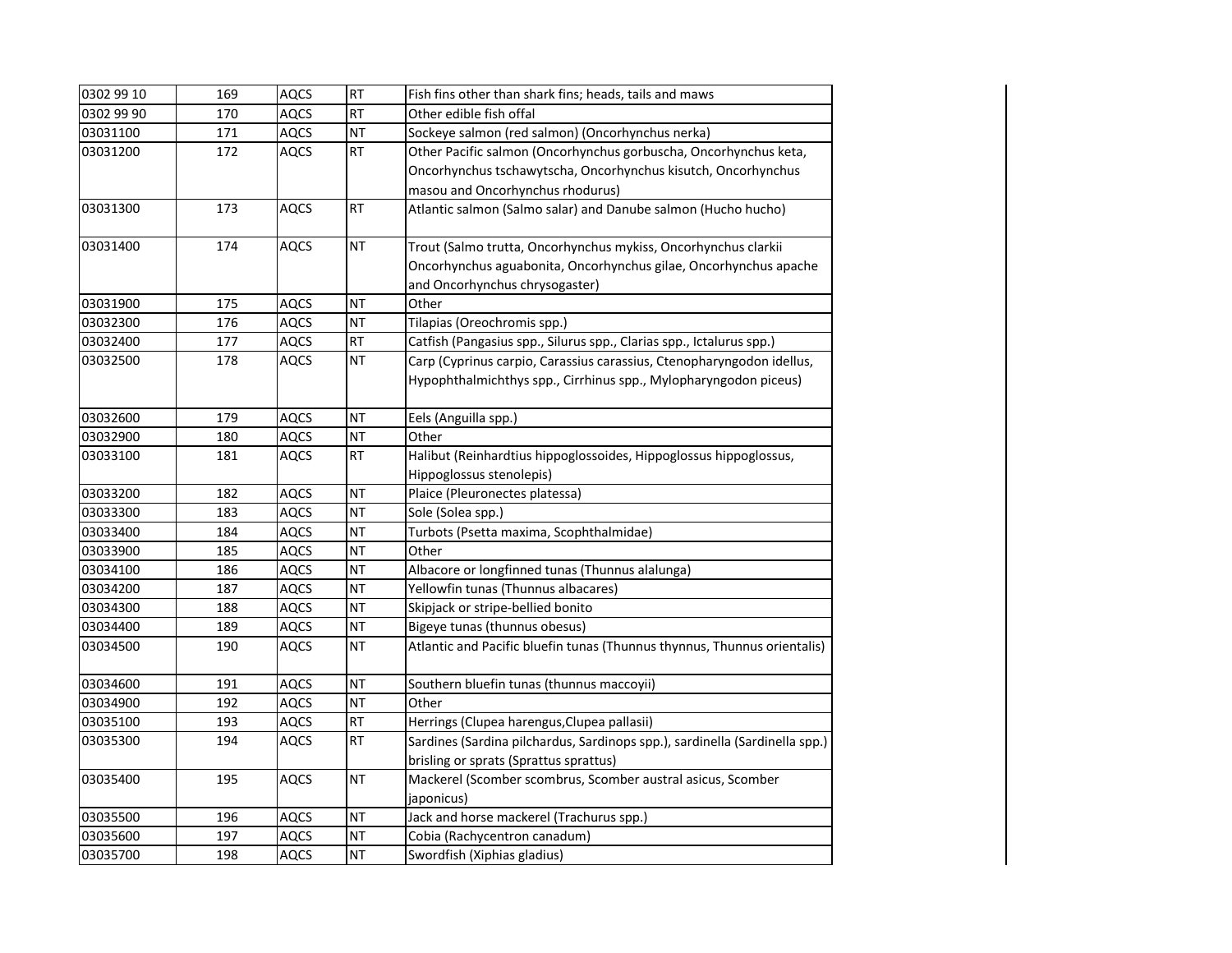| 0303 59 00 | 199 | <b>AQCS</b> | <b>RT</b> | Other Fish of the families Bregmacerotidae, Euclichthyidae, Gadidae,          |
|------------|-----|-------------|-----------|-------------------------------------------------------------------------------|
|            |     |             |           | Macrouridae, Melanonidae, Merlucciidae, Moridae and                           |
|            |     |             |           | Muraenolepididae, excluding edible fish offal of sub-headings 030391 to       |
|            |     |             |           | 0303 99                                                                       |
| 03036300   | 200 | <b>AQCS</b> | <b>NT</b> | Cod (Gadus morhua, Gadus ogac, Gadus macrocephalus)                           |
| 03036400   | 201 | <b>AQCS</b> | <b>NT</b> | Haddock (Melanogrammus aeglefinus)                                            |
| 03036500   | 202 | <b>AQCS</b> | <b>NT</b> | Coalfish (Pollachius virens)                                                  |
| 03036600   | 203 | <b>AQCS</b> | <b>NT</b> | Hake (Merluccius spp., Urophycis spp.)                                        |
| 03036700   | 204 | <b>AQCS</b> | <b>NT</b> | Alaska Pollack (Theragra chalcogramma)                                        |
| 03036800   | 205 | <b>AQCS</b> | <b>NT</b> | Blue whitings (Micromesistius poutassou, Micromesistius australis)            |
| 03036900   | 206 | <b>AQCS</b> | <b>NT</b> | Other                                                                         |
| 03038110   | 207 | <b>AQCS</b> | <b>NT</b> | Dogfish                                                                       |
| 03038190   | 208 | <b>AQCS</b> | <b>NT</b> | Other sharks                                                                  |
| 03038200   | 209 | <b>AQCS</b> | RT        | Rays and skates (Rajidae)                                                     |
| 03038300   | 210 | <b>AQCS</b> | <b>NT</b> | Toothfish (Dissostichus spp.)                                                 |
| 03038400   | 211 | <b>AQCS</b> | <b>NT</b> | Seabass (Dicentrarchus spp.)                                                  |
| 03038910   | 212 | <b>AQCS</b> | <b>NT</b> | Hilsa                                                                         |
| 03038920   | 213 | <b>AQCS</b> | <b>NT</b> | Dara                                                                          |
| 03038930   | 214 | <b>AQCS</b> | <b>NT</b> | Ribbon fish                                                                   |
| 03038940   | 215 | <b>AQCS</b> | <b>NT</b> | Seer                                                                          |
| 03038950   | 216 | <b>AQCS</b> | <b>NT</b> | Pomfret (white or silver or black)                                            |
| 03038960   | 217 | <b>AQCS</b> | <b>NT</b> | Ghole                                                                         |
| 03038970   | 218 | <b>AQCS</b> | <b>NT</b> | Threadfin                                                                     |
| 03038980   | 219 | <b>AQCS</b> | <b>NT</b> | Croackers, groupers, flounders                                                |
| 0303 89 90 | 220 | <b>AQCS</b> | <b>RT</b> | Other Livers, roes, milt, fish fins, heads, tails, maws and other edible fish |
|            |     |             |           | offal                                                                         |
| 03038992   | 221 | <b>AQCS</b> | <b>NT</b> | No item found                                                                 |
| 0303 91 10 | 222 | <b>AQCS</b> | <b>RT</b> | Egg or egg yolk of fish                                                       |
| 0303 91 90 | 223 | <b>AQCS</b> | <b>RT</b> | Other                                                                         |
| 0303 92 10 | 224 | AQCS        | <b>RT</b> | Shark fins                                                                    |
| 0303 99 10 | 225 | AQCS        | <b>RT</b> | Fish fins other than shark fins, heads, tails and maws                        |
| 0303 99 90 | 226 | <b>AQCS</b> | <b>RT</b> | Other edible fish offal                                                       |
| 03043100   | 227 | <b>AQCS</b> | <b>NT</b> | Tilapias (Oreochromis spp.)                                                   |
| 03043200   | 228 | <b>AQCS</b> | <b>NT</b> | Catfish (Pangasius spp., Silurus spp., Clarias spp., Ictalurus spp.)          |
| 03043300   | 229 | <b>AQCS</b> | <b>NT</b> | Nile Perch (Lates niloticus)                                                  |
| 03043900   | 230 | <b>AQCS</b> | <b>NT</b> | Other                                                                         |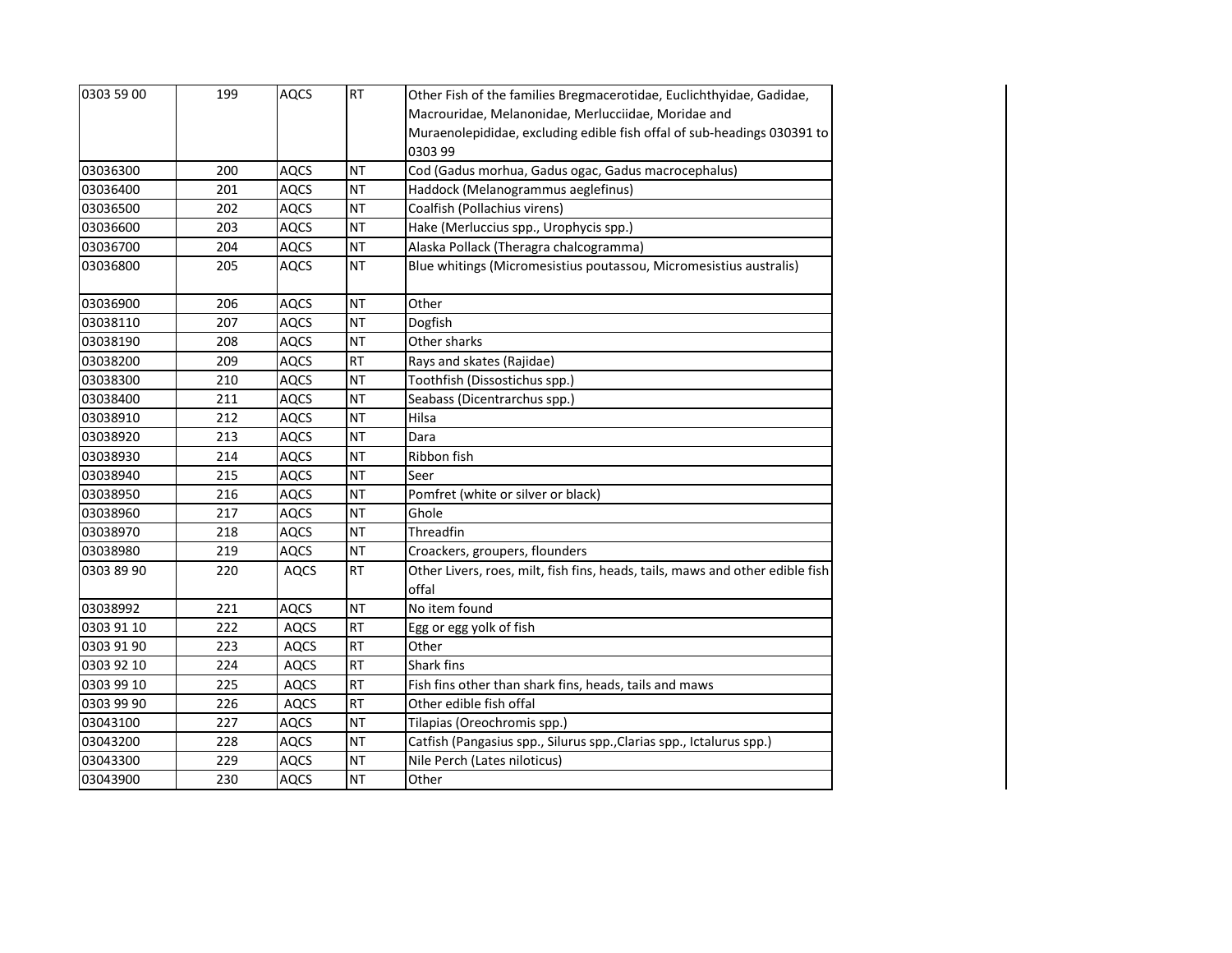| 03044100   | 231 | <b>AQCS</b> | RT        | Pacific salmon (Oncorhynchus nerka, Oncorhynchus gorbuscha,<br>Oncorhynchus keta, Oncorhynchus tschawytscha, Oncorhynchus<br>kisutch, Oncorhynchus masou and Oncorhynchus rhodurus), Atlantic<br>salmon (Salmo salar) and Danube salmon (Hucho hucho)                                                                                  |
|------------|-----|-------------|-----------|----------------------------------------------------------------------------------------------------------------------------------------------------------------------------------------------------------------------------------------------------------------------------------------------------------------------------------------|
| 03044200   | 232 | <b>AQCS</b> | <b>RT</b> | Trout (Salmo trutta, Oncorhynchus mykiss, Oncorhynchus clarkii,<br>Oncorhynchus aguabonita, Oncorhynchus gilae, Oncorhynchus apache<br>and Oncorhynchus chrysogaster)                                                                                                                                                                  |
| 03044300   | 233 | <b>AQCS</b> | RT        | Flat fish (Pleuronectidae, Bothidae, Cynoglossidae, Soleidae,<br>Scophthalmidae and Citharidae)                                                                                                                                                                                                                                        |
| 03044400   | 234 | AQCS        | <b>NT</b> | Fish of the families Bregmacerotidae, Euclichthyidae, Gadidae,<br>Macrouridae, Melanonidae, Merlucciidae, Moridae and<br>Muraenolepididae                                                                                                                                                                                              |
| 03044500   | 235 | <b>AQCS</b> | <b>NT</b> | Swordfish (Xiphias gladius)                                                                                                                                                                                                                                                                                                            |
| 03044600   | 236 | AQCS        | ΝT        | Toothfish (Dissostichus spp.)                                                                                                                                                                                                                                                                                                          |
| 0304 47 00 | 237 | AQCS        | <b>RT</b> | Dogfish and other sharks                                                                                                                                                                                                                                                                                                               |
| 0304 48 00 | 238 | <b>AQCS</b> | <b>RT</b> | Rays and skates (Rajidae)                                                                                                                                                                                                                                                                                                              |
| 03044910   | 239 | AQCS        | <b>NT</b> | Hilsa                                                                                                                                                                                                                                                                                                                                  |
| 03044930   | 240 | AQCS        | <b>NT</b> | Seer                                                                                                                                                                                                                                                                                                                                   |
| 03044940   | 241 | AQCS        | <b>NT</b> | Tuna                                                                                                                                                                                                                                                                                                                                   |
| 03044990   | 242 | <b>AQCS</b> | <b>NT</b> | Other                                                                                                                                                                                                                                                                                                                                  |
| 03045100   | 243 | AQCS        | <b>RT</b> | Tilapias (Oreochromis spp.), catfish (Pangasius spp., Silurus spp., Clarias<br>spp., Ictalurus spp.), carp (Cyprinus carpio, Carassius carassius,<br>Ctenopharyngodon idellus, Hypophthalmichthys spp., Cirrhinus spp.,<br>Mylopharyngodon piceus), eels (Anguilla spp.), Nile perch (Lates<br>niloticus) and snakeheads (Channa spp.) |
| 03045200   | 244 | AQCS        | <b>RT</b> | Salmonidae                                                                                                                                                                                                                                                                                                                             |
| 03045300   | 245 | <b>AQCS</b> | <b>NT</b> | Fish of the families Bregmacerotidae, Euclichthyidae, Gadidae,<br>Macrouridae, Melanonidae, Merlucciidae, Moridae and<br>Muraenolepididae                                                                                                                                                                                              |
| 03045400   | 246 | <b>AQCS</b> | NT        | Swordfish (Xiphias gladius)                                                                                                                                                                                                                                                                                                            |
| 03045500   | 247 | AQCS        | <b>NT</b> | Toothfish (Dissostichus spp.)                                                                                                                                                                                                                                                                                                          |
| 03045600   | 248 | <b>AQCS</b> | <b>RT</b> | Dogfish and other sharks                                                                                                                                                                                                                                                                                                               |
| 03045700   | 249 | <b>AQCS</b> | <b>RT</b> | Rays and skates (Rajidae)                                                                                                                                                                                                                                                                                                              |
| 03045910   | 250 | <b>AQCS</b> | <b>NT</b> | Hilsa                                                                                                                                                                                                                                                                                                                                  |
| 03045930   | 251 | <b>AQCS</b> | <b>NT</b> | Seer                                                                                                                                                                                                                                                                                                                                   |
| 03045940   | 252 | <b>AQCS</b> | <b>NT</b> | Tuna                                                                                                                                                                                                                                                                                                                                   |
| 03045990   | 253 | AQCS        | <b>NT</b> | Other                                                                                                                                                                                                                                                                                                                                  |
| 03046100   | 254 | AQCS        | <b>RT</b> | Tilapias (Oreochromis spp.)                                                                                                                                                                                                                                                                                                            |
| 03046200   | 255 | AQCS        | <b>NT</b> | Catfish (Pangasius spp., Silurus spp., Clarias spp., Ictalurus spp.)                                                                                                                                                                                                                                                                   |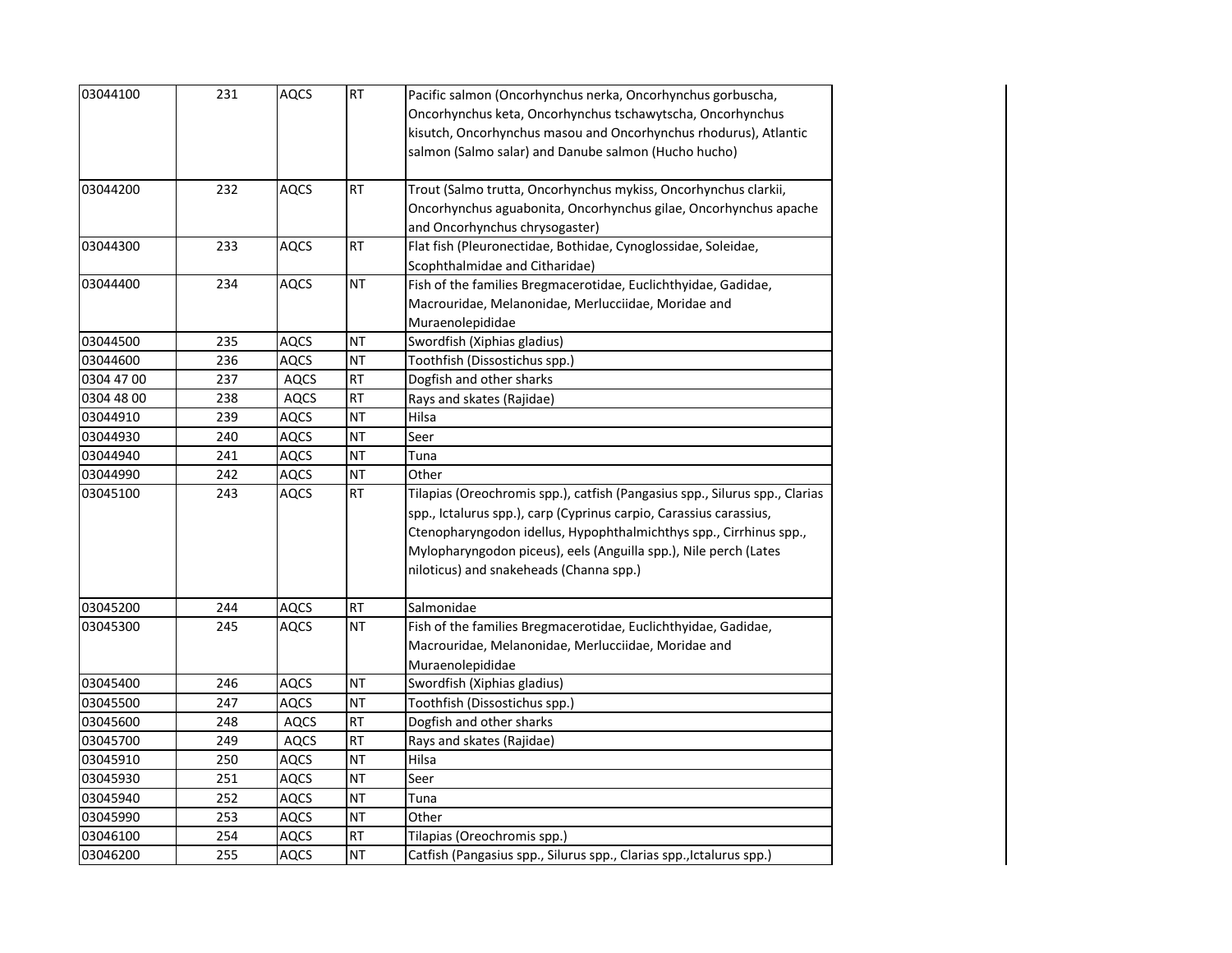| 03046300   | 256 | <b>AQCS</b> | <b>NT</b> | Nile Perch (Lates niloticus)                                              |
|------------|-----|-------------|-----------|---------------------------------------------------------------------------|
| 03046900   | 257 | <b>AQCS</b> | <b>NT</b> | Other                                                                     |
| 03047100   | 258 | <b>AQCS</b> | <b>NT</b> | Cod (Gadus morhua, Gadus ogac, Gadus macrocephalus)                       |
| 03047200   | 259 | AQCS        | <b>NT</b> | Haddock (Melanogrammus aeglefinus)                                        |
| 03047300   | 260 | <b>AQCS</b> | <b>NT</b> | Coalfish (Pollachius virens)                                              |
| 03047400   | 261 | <b>AQCS</b> | <b>NT</b> | Hake (Merluccius spp., Urophycis spp.)                                    |
| 03047500   | 262 | <b>AQCS</b> | <b>NT</b> | Alaska Pollack (Theragra chalcogramma)                                    |
| 03047900   | 263 | <b>AQCS</b> | <b>NT</b> | Other                                                                     |
| 03048100   | 264 | <b>AQCS</b> | RT        | Pacific salmon (Oncorhynchus nerka, Oncorhynchus gorbuscha,               |
|            |     |             |           | Oncorhynchus keta, Oncorhynchus tschawytscha, Oncorhynchus                |
|            |     |             |           | kisutch, Oncorhynchus masou and Oncorhynchus rhodurus), Atlantic          |
|            |     |             |           | salmon (Salmo salar) and Danube salmon (Hucho hucho)                      |
|            |     |             |           |                                                                           |
| 03048200   | 265 | <b>AQCS</b> | <b>NT</b> | Trout (Salmo trutta, Oncorhynchus mykiss, Oncorhynchus clarkii,           |
|            |     |             |           | Oncorhynchus aguabonita, Oncorhynchus gilae, Oncorhynchus apache          |
|            |     |             |           | and Oncorhynchus chrysogaster)                                            |
| 03048300   | 266 | AQCS        | <b>NT</b> | Flat fish (Pleuronectidae, Bothidae, Cynoglossidae, Soleidae,             |
|            |     |             |           | Scophthalmidae and Citharidae)                                            |
| 03048400   | 267 | <b>AQCS</b> | <b>NT</b> | Swordfish (Xiphias gladius)                                               |
| 03048500   | 268 | <b>AQCS</b> | <b>NT</b> | Toothfish (Dissostichus spp.)                                             |
| 03048600   | 269 | <b>AQCS</b> | <b>NT</b> | Herrings (Clupea harengus, Clupea pallasii)                               |
| 03048700   | 270 | AQCS        | <b>RT</b> | Tunas (of the genus Thunnus), skipjack or stripe-bellied bonito           |
|            |     |             |           | (Euthynnus (Katsuwonus) pelamis)                                          |
| 03048810   | 271 | <b>AQCS</b> | <b>RT</b> | Dogfish                                                                   |
| 03048820   | 272 | <b>AQCS</b> | <b>RT</b> | Other sharks                                                              |
| 03048830   | 273 | <b>AQCS</b> | <b>RT</b> | Rays and skates (Rajidae)                                                 |
| 03048910   | 274 | AQCS        | <b>NT</b> | Hilsa                                                                     |
| 03048930   | 275 | AQCS        | <b>NT</b> | Seer                                                                      |
| 0304 89 40 | 276 | <b>AQCS</b> | <b>RT</b> | Tuna                                                                      |
| 03048990   | 277 | <b>AQCS</b> | <b>NT</b> | Other                                                                     |
| 03049100   | 278 | <b>AQCS</b> | <b>NT</b> | Swordfish (Xiphias gladius)                                               |
| 03049200   | 279 | <b>AQCS</b> | <b>NT</b> | Toothfish (Dissostichus spp.)                                             |
| 03049300   | 280 | AQCS        | <b>RT</b> | Tilapias (Oreochromis spp.), catfish (Pangasius spp., Silurus spp Clarias |
|            |     |             |           | spp., Ictalurus spp.), carp (Cyprinus carpio, Carassius carassius,        |
|            |     |             |           | Ctenopharyngodon idellus, Hypophthalmichthys spp., Cirrhinus spp.,        |
|            |     |             |           | Mylopharyngodon piceus), eels (Anguilla spp.), Nile perch (Lates          |
|            |     |             |           | niloticus) and snakeheads (Channa spp.)                                   |
|            |     |             |           |                                                                           |
| 03049400   | 281 | <b>AQCS</b> | <b>RT</b> | Alaska Pollack (Theragra chalcogramma)                                    |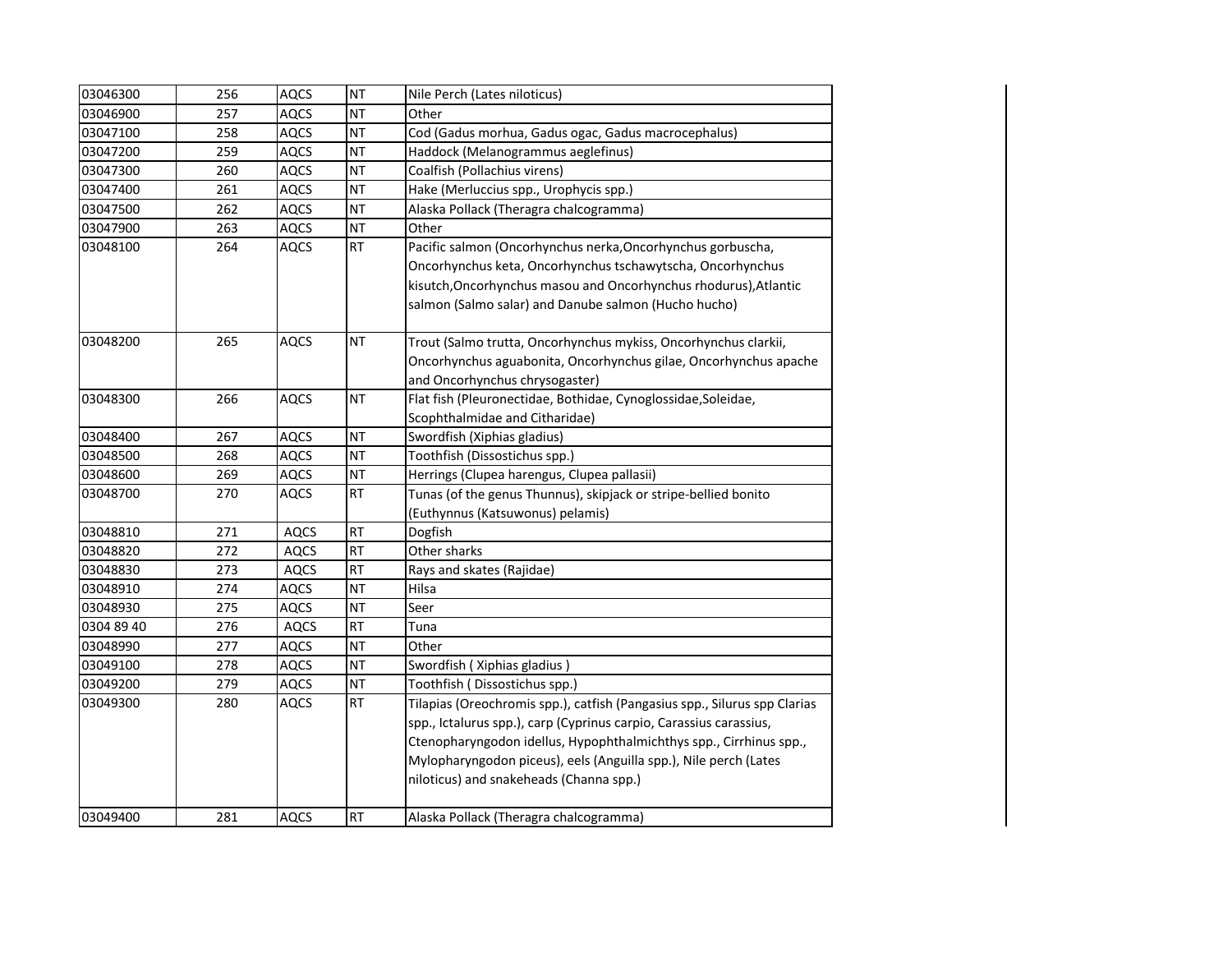| 03049500   | 282 | <b>AQCS</b> | <b>NT</b> | Fish of the families Bregmacerotidae, Euclichthyidae, Gadidae,              |
|------------|-----|-------------|-----------|-----------------------------------------------------------------------------|
|            |     |             |           | Macrouridae, Melanonidae, Merlucciidae, Moridae and Muraeno-                |
|            |     |             |           | lepididae, other than Alaska Pollack (Theragra chalcogramma)                |
| 0304 96 00 | 283 | <b>AQCS</b> | <b>RT</b> | Dogfish and other sharks                                                    |
| 0304 97 00 | 284 | <b>AQCS</b> | <b>RT</b> | Rays and skates (Rajidae)                                                   |
| 03049900   |     |             | <b>NT</b> | Other                                                                       |
|            | 285 | <b>AQCS</b> |           |                                                                             |
| 03051000   | 286 | <b>AQCS</b> | <b>NT</b> | Flours, meals and pellets, of fish fit for human consumption                |
| 03052000   | 287 | <b>AQCS</b> | <b>RT</b> | Livers and roes of fish, dried, smoked, salted or in brine                  |
| 03053100   | 288 | <b>AQCS</b> | <b>NT</b> | Tilapias (Oreochromis spp.), catfish (Pangasius spp., Silurus spp., Clarias |
|            |     |             |           | spp., Ictalurus spp.), carp (Cyprinus carpio, Carassius carassius,          |
|            |     |             |           | Ctenopharyngodon idellus, Hypophthalmichthys spp., Cirrhinus spp.,          |
|            |     |             |           | Mylopharyngodon piceus), eels (Anguilla spp.), Nile perch (Lates            |
|            |     |             |           | niloticus) and snakeheads (Channa spp.)                                     |
| 03053200   | 289 | <b>AQCS</b> | <b>RT</b> | Fish of the families Bregmacerotidae, uclichthyidae, Gadidae,               |
|            |     |             |           | Macrouridae, Melanonidae, Merlucciidae, Moridae and                         |
|            |     |             |           | Muraenolepididae                                                            |
| 03053900   | 290 | <b>AQCS</b> | <b>NT</b> | Other                                                                       |
| 03054100   | 291 | <b>AQCS</b> | <b>RT</b> | Pacific salmon (Oncorhynchus nerka, Oncorhynchus gorbuscha,                 |
|            |     |             |           | Oncorhynchus keta, Oncorhynchus tschawytscha, Oncorhynchus                  |
|            |     |             |           | kisutch, Oncorhynchus masou and Oncorhynchus rhodurus), Atlantic            |
|            |     |             |           | salmon (Salmo Salar) and Danube salmon (Hucho hucho)                        |
| 03054200   | 292 | <b>AQCS</b> | <b>NT</b> | Herrings (Clupea harengus, Clupea pallasii)                                 |
| 03054300   | 293 | <b>AQCS</b> | <b>RT</b> | Trout (Salmo trutta, Oncorhynchus mykiss, Oncorhynchus clarkii              |
|            |     |             |           | Oncorhynchus aguabonita, Oncorhynchus gilae, Oncorhynchus apache            |
|            |     |             |           | and Oncorhynchus chrysogaster)                                              |
| 03054400   | 294 | <b>AQCS</b> | <b>NT</b> | Tilapias (Oreochromis spp.), catfish (Pangasius spp., Silurus spp., Clarias |
|            |     |             |           | spp., Ictalurus spp.), carp (Cyprinus carpio, Carassius carassius,          |
|            |     |             |           | Ctenopharyngodon idellus, Hypophthalmichthys spp., Cirrhinus spp.,          |
|            |     |             |           | Mylopharyngodon piceus), eels (Anguilla spp.), Nile perch (Lates            |
|            |     |             |           | niloticus) and snakeheads (Channa spp.)                                     |
|            |     |             |           |                                                                             |
| 03054900   | 295 | <b>AQCS</b> | <b>NT</b> | Other                                                                       |
| 03055100   | 296 | <b>AQCS</b> | <b>NT</b> | Cod (Gadus morhua, Gadus ogac, Gadus macrocephalus)                         |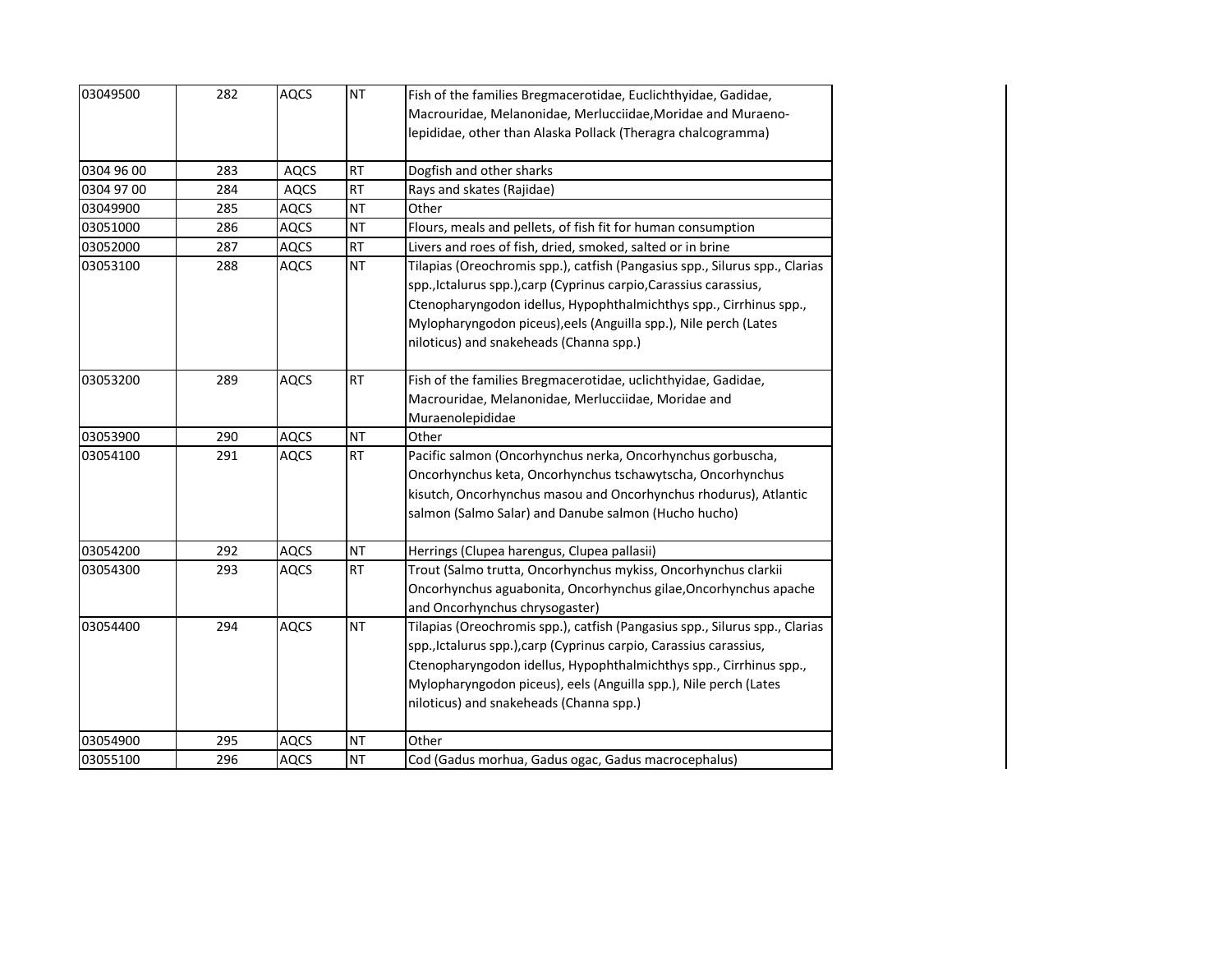| 0305 52 00<br>0305 53 00 | 297<br>298 | <b>AQCS</b><br><b>AQCS</b> | <b>RT</b><br><b>RT</b> | Tilapias (Oreochromis spp.), catfish (Pangasius spp., Silurusspp., Clarias<br>spp., Ictalurus spp.), carp (Cyprinus spp., Carassiusspp.,<br>Ctenopharyngodon idellus, Hypophthalmichthys spp., Cirrhinusspp.,<br>Mylopharyngodon piceus, Catla catla, Labeo spp., Osteochilus hasselti,<br>Leptobarbus hoeveni, Megalobrama spp.), eels (Anguilla spp.), Nile<br>perch (Lates niloticus) and snakeheads (Channa spp.)<br>Fish of the families Bregmacerotidae, Euclichthyidae, Gadidae,                                                                                                                                                                                                                                               |
|--------------------------|------------|----------------------------|------------------------|---------------------------------------------------------------------------------------------------------------------------------------------------------------------------------------------------------------------------------------------------------------------------------------------------------------------------------------------------------------------------------------------------------------------------------------------------------------------------------------------------------------------------------------------------------------------------------------------------------------------------------------------------------------------------------------------------------------------------------------|
|                          |            |                            |                        | Macrouridae, Melanonidae, Merlucciidae, Moridae and<br>Muraenolepididae, other than cod (Gadus morhua, Gadus ogac, Gadus<br>macrocephalus)                                                                                                                                                                                                                                                                                                                                                                                                                                                                                                                                                                                            |
| 0305 54 00               | 299        | <b>AQCS</b>                | <b>RT</b>              | Herrings (Clupea harengus, Clupea pallasii), anchovies (Engraulis spp.),<br>sardines (Sardina pilchardus, Sardinops spp.), sardinella (Sardinella<br>spp.), brisling or sprats (Sprattus sprattus), mackerel (Scomber<br>scombrus, Scomber australasicus, Scomber japonicus), Indian mackerels<br>(Rastrelliger spp.), seerfishes (Scomberomorus spp.), jack and horse<br>mackerel (Trachurus spp.), jacks, crevalles (Caranx spp.), cobia<br>(Rachycentron canadum), silver pomfrets (Pampus spp.), Pacific saury<br>(Cololabis saira), scads (Decapterus spp.), capelin (Mallotus villosus),<br>Sword fish (Xiphias gladius), Kawakawa (Euthynnus affinis), bonitos<br>(Sarda spp.), marlins, sailfishes, spearfish (Istiophoridae) |
| 03055910                 | 300        | <b>AQCS</b>                | <b>NT</b>              | Mumbai Duck                                                                                                                                                                                                                                                                                                                                                                                                                                                                                                                                                                                                                                                                                                                           |
| 03055920                 | 301        | <b>AQCS</b>                | <b>NT</b>              | Seer without head                                                                                                                                                                                                                                                                                                                                                                                                                                                                                                                                                                                                                                                                                                                     |
| 03055930                 | 302        | <b>AQCS</b>                | <b>NT</b>              | Sprats                                                                                                                                                                                                                                                                                                                                                                                                                                                                                                                                                                                                                                                                                                                                |
| 03055990                 | 303        | <b>AQCS</b>                | <b>NT</b>              | Other                                                                                                                                                                                                                                                                                                                                                                                                                                                                                                                                                                                                                                                                                                                                 |
| 03056100                 | 304        | AQCS                       | <b>NT</b>              | Herrings (Clupea harengus, Clupea pallasii)                                                                                                                                                                                                                                                                                                                                                                                                                                                                                                                                                                                                                                                                                           |
| 03056200                 | 305        | AQCS                       | <b>NT</b>              | Cod (Gadus morhua, Gadus ogac, Gadus macrocephalus)                                                                                                                                                                                                                                                                                                                                                                                                                                                                                                                                                                                                                                                                                   |
| 03056300                 | 306        | AQCS                       | <b>RT</b>              | Anchovies (Engraulis spp.)                                                                                                                                                                                                                                                                                                                                                                                                                                                                                                                                                                                                                                                                                                            |
| 03056400                 | 307        | <b>AQCS</b>                | <b>NT</b>              | Tilapias (Oreochromis spp.), catfish (Pangasius spp., Silurus spp., Clarias<br>spp., Ictalurus spp.), carp (Cyprinus carpio, Carassius carassius,<br>Ctenopharyngodon idellus, Hypophthalmichthys spp., Cirrhinus spp.,<br>Mylopharyngodon piceus), eels (Anguilla spp.), Nile perch (Lates<br>niloticus) and snakeheads (Channa spp.)                                                                                                                                                                                                                                                                                                                                                                                                |
| 03056910                 | 308        | <b>AQCS</b>                | <b>NT</b>              | Mumbai duck                                                                                                                                                                                                                                                                                                                                                                                                                                                                                                                                                                                                                                                                                                                           |
| 03056920                 | 309        | <b>AQCS</b>                | <b>NT</b>              | Seer without head                                                                                                                                                                                                                                                                                                                                                                                                                                                                                                                                                                                                                                                                                                                     |
| 03056930                 | 310        | AQCS                       | <b>NT</b>              | Sprats                                                                                                                                                                                                                                                                                                                                                                                                                                                                                                                                                                                                                                                                                                                                |
| 03056990                 | 311        | AQCS                       | <b>NT</b>              | Other                                                                                                                                                                                                                                                                                                                                                                                                                                                                                                                                                                                                                                                                                                                                 |
| 03057100                 | 312        | <b>AQCS</b>                | <b>NT</b>              | Shark fins                                                                                                                                                                                                                                                                                                                                                                                                                                                                                                                                                                                                                                                                                                                            |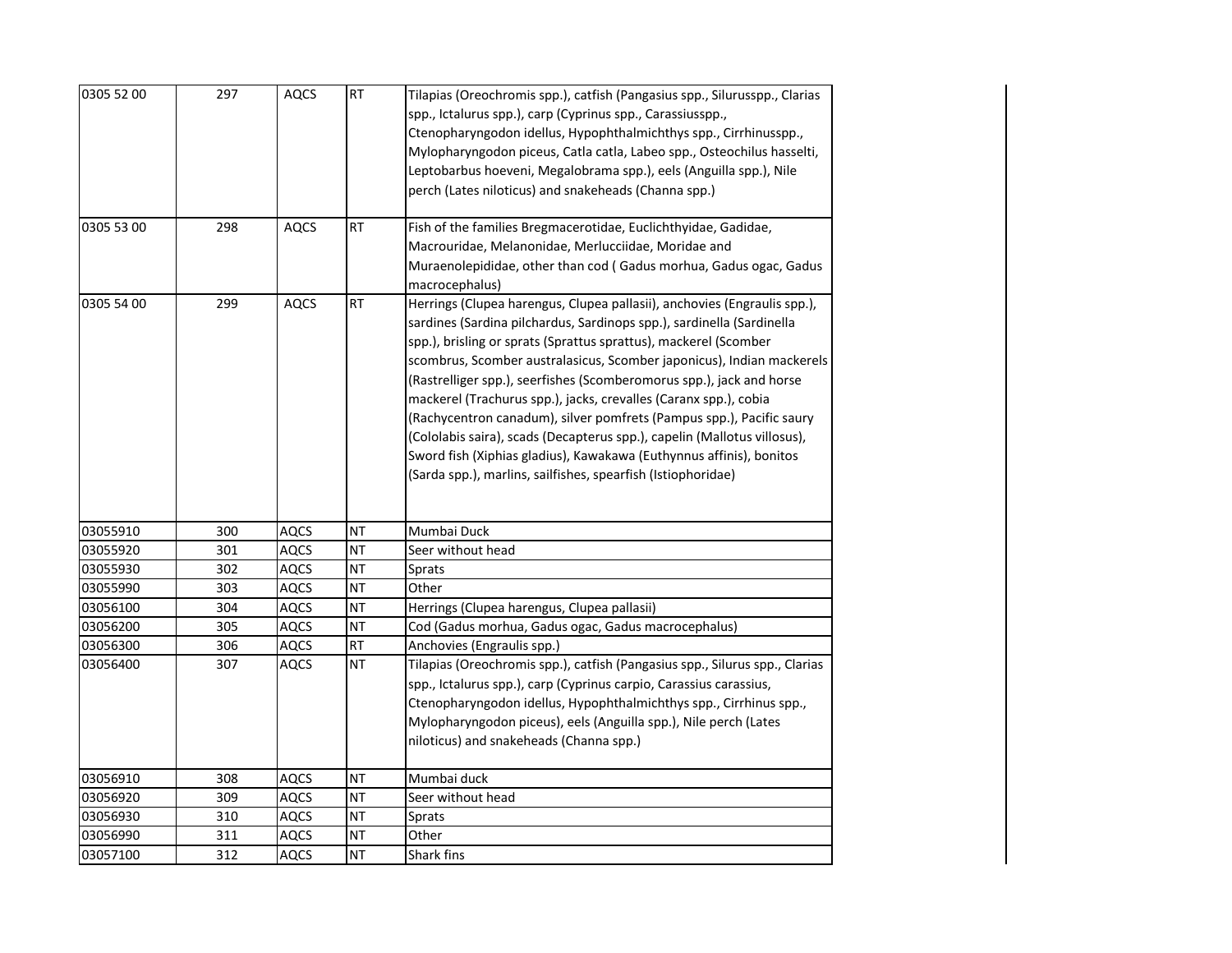| 03057200   | 313 | <b>AQCS</b> | <b>NT</b> | Fish heads, tails and maws                                                |
|------------|-----|-------------|-----------|---------------------------------------------------------------------------|
| 03057900   | 314 | <b>AQCS</b> | <b>NT</b> | Other                                                                     |
| 03061100   | 315 | <b>AQCS</b> | <b>NT</b> | Rock lobster and other sea craw fish (Palinurus spp., Panulirus spp.,     |
|            |     |             |           | Jasus spp.)                                                               |
| 03061210   | 316 | <b>AQCS</b> | <b>NT</b> | Whole cooked                                                              |
| 03061290   | 317 | <b>AQCS</b> | <b>NT</b> | Other                                                                     |
| 03061400   | 318 | <b>AQCS</b> | <b>NT</b> | Crabs                                                                     |
| 03061500   | 319 | <b>AQCS</b> | <b>NT</b> | Norway lobsters (Nephrops norvegicus)                                     |
| 03061610   | 320 | <b>AQCS</b> | <b>NT</b> | Accelerated Freeze Dried(AFD)                                             |
| 03061690   | 321 | <b>AQCS</b> | <b>NT</b> | Other                                                                     |
| 03061711   | 322 | <b>AQCS</b> | <b>NT</b> | Accelerated Freeze Dried(AFD)                                             |
| 03061719   | 323 | AQCS        | <b>NT</b> | Other                                                                     |
| 03061790   | 324 | <b>AQCS</b> | <b>NT</b> | Other                                                                     |
| 03061900   | 325 | <b>AQCS</b> | <b>NT</b> | Other, including flours, meals and pellets, of crustaceans, fit for human |
|            |     |             |           | consumption                                                               |
| 0306 31 00 | 326 | <b>AQCS</b> | <b>RT</b> | Rock lobster and other sea crawfish (Palinurus spp., Jasus spp.)          |
| 0306 32 00 | 327 | AQCS        | <b>RT</b> | Lobsters (Homarus spp.)                                                   |
| 0306 33 00 | 328 | <b>AQCS</b> | <b>RT</b> | Crabs                                                                     |
| 0306 34 00 | 329 | <b>AQCS</b> | <b>RT</b> | Norway lobsters (Nephrops norvegicus)                                     |
| 0306 35 00 | 330 | AQCS        | <b>RT</b> | Cold water shrimps and prawns (Pandalus spp., Crangon crangon)            |
| 0306 36 00 | 331 | AQCS        | <b>RT</b> | Other shrimps and prawns                                                  |
| 0306 39 00 | 332 | AQCS        | <b>RT</b> | Other, including flours, meals and pellets of crustaceans, fit for human  |
|            |     |             |           | consumption                                                               |
| 0306 91 00 | 333 | <b>AQCS</b> | RT        | Rock lobster and other sea crawfish (Palinurus spp., Jasus spp.)          |
| 0306 92 00 | 334 | <b>AQCS</b> | <b>RT</b> | Lobsters (Homarus spp.)                                                   |
| 0306 93 00 | 335 | <b>AQCS</b> | <b>RT</b> | Crabs                                                                     |
| 0306 94 00 | 336 | AQCS        | <b>RT</b> | Norway lobsters (Nephrops norvegicus)                                     |
| 0306 95 00 | 337 | AQCS        | <b>RT</b> | Shrimps and prawns                                                        |
| 0306 99 00 | 338 | <b>AQCS</b> | <b>RT</b> | Other, including flours, meals and pellets of crustaceans, fit for human  |
|            |     |             |           | consumption                                                               |
| 03071100   | 339 | <b>AQCS</b> | <b>NT</b> | Live, fresh or chilled                                                    |
| 0307 12 00 | 340 | AQCS        | <b>RT</b> | Frozen                                                                    |
| 03071900   | 341 | AQCS        | <b>NT</b> | Other                                                                     |
| 03072100   | 342 | <b>AQCS</b> | <b>RT</b> | Live, fresh or chilled                                                    |
| 0307 22 00 | 343 | <b>AQCS</b> | RT        | Frozen                                                                    |
| 03072900   | 344 | <b>AQCS</b> | <b>NT</b> | Other                                                                     |
| 03073100   | 345 | <b>AQCS</b> | <b>NT</b> | Live, fresh or chilled                                                    |
| 0307 32 00 | 346 | <b>AQCS</b> | <b>RT</b> | Frozen                                                                    |
| 03073910   | 347 | AQCS        | <b>NT</b> | Clams, clam meat (bivalves-Victorita, spp., Mertrix spp. and Katalysia    |
|            |     |             |           | spp.)                                                                     |
| 03073990   | 348 | <b>AQCS</b> | <b>TN</b> | Other                                                                     |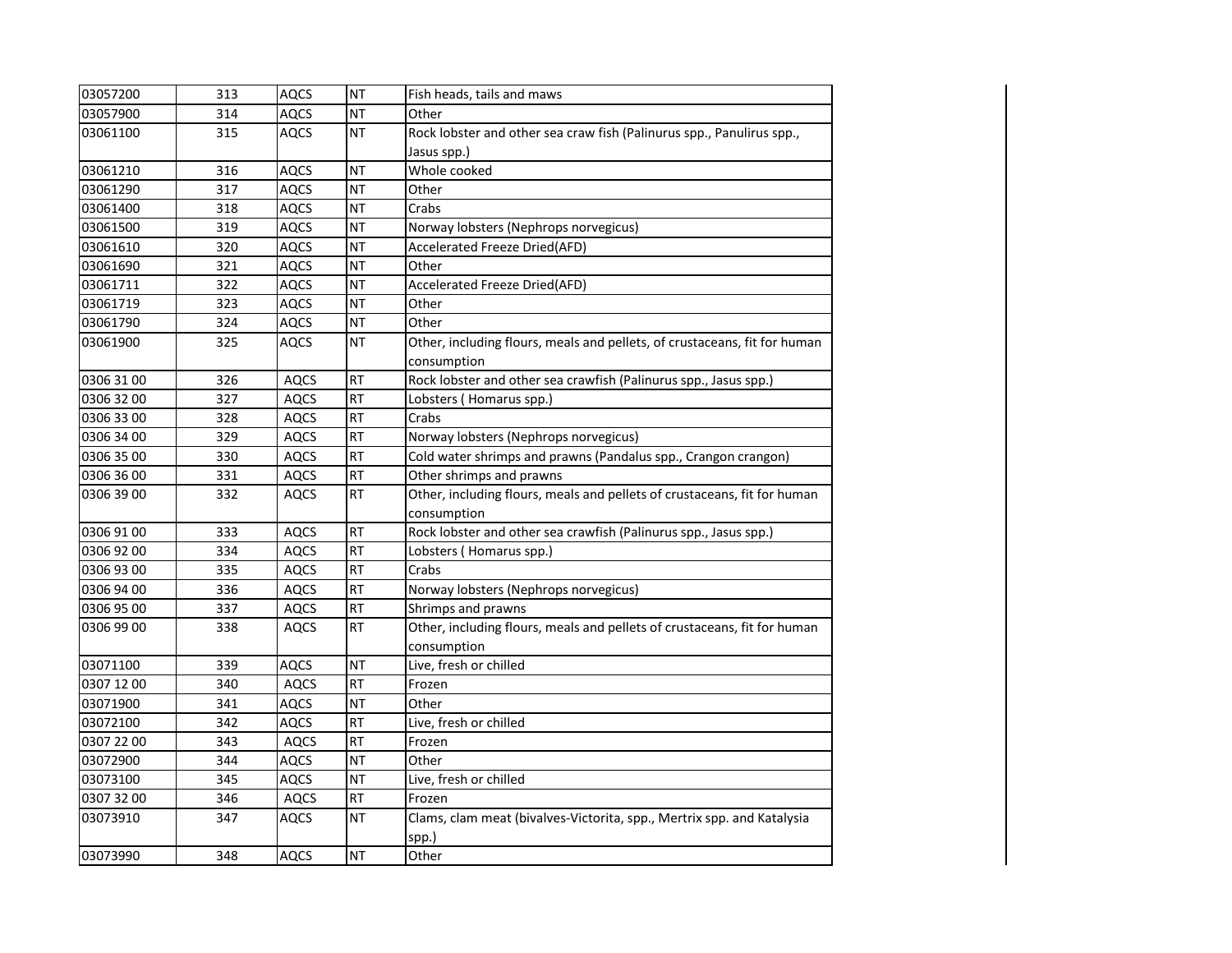| <b>RT</b><br>0307 42 10<br>349<br><b>AQCS</b><br>Cuttle fish<br><b>RT</b><br>0307 42 20<br>Squid<br>350<br><b>AQCS</b><br><b>RT</b><br>0307 43 10<br>351<br><b>AQCS</b><br>Cuttle fish<br>0307 43 20<br>352<br><b>RT</b><br>Whole squids<br><b>AQCS</b><br><b>RT</b><br>0307 43 30<br>353<br>Squid tubes<br><b>AQCS</b><br><b>RT</b><br>03074910<br>354<br>AQCS<br>Squid tubes, frozen<br>03074920<br>355<br><b>NT</b><br>Whole squids, frozen<br>AQCS<br><b>TN</b><br>03074930<br>356<br>AQCS<br>Dried squids<br><b>RT</b><br>0307 49 40<br>357<br>Dried squids<br><b>AQCS</b><br><b>NT</b><br>03074990<br>Other<br>358<br>AQCS<br>03075100<br><b>NT</b><br>Live, fresh or chilled<br>359<br>AQCS<br><b>RT</b><br>0307 52 00<br>360<br><b>AQCS</b><br>Frozen |                               |
|---------------------------------------------------------------------------------------------------------------------------------------------------------------------------------------------------------------------------------------------------------------------------------------------------------------------------------------------------------------------------------------------------------------------------------------------------------------------------------------------------------------------------------------------------------------------------------------------------------------------------------------------------------------------------------------------------------------------------------------------------------------|-------------------------------|
|                                                                                                                                                                                                                                                                                                                                                                                                                                                                                                                                                                                                                                                                                                                                                               |                               |
|                                                                                                                                                                                                                                                                                                                                                                                                                                                                                                                                                                                                                                                                                                                                                               |                               |
|                                                                                                                                                                                                                                                                                                                                                                                                                                                                                                                                                                                                                                                                                                                                                               |                               |
|                                                                                                                                                                                                                                                                                                                                                                                                                                                                                                                                                                                                                                                                                                                                                               |                               |
|                                                                                                                                                                                                                                                                                                                                                                                                                                                                                                                                                                                                                                                                                                                                                               |                               |
|                                                                                                                                                                                                                                                                                                                                                                                                                                                                                                                                                                                                                                                                                                                                                               |                               |
|                                                                                                                                                                                                                                                                                                                                                                                                                                                                                                                                                                                                                                                                                                                                                               |                               |
|                                                                                                                                                                                                                                                                                                                                                                                                                                                                                                                                                                                                                                                                                                                                                               |                               |
|                                                                                                                                                                                                                                                                                                                                                                                                                                                                                                                                                                                                                                                                                                                                                               |                               |
|                                                                                                                                                                                                                                                                                                                                                                                                                                                                                                                                                                                                                                                                                                                                                               |                               |
|                                                                                                                                                                                                                                                                                                                                                                                                                                                                                                                                                                                                                                                                                                                                                               |                               |
|                                                                                                                                                                                                                                                                                                                                                                                                                                                                                                                                                                                                                                                                                                                                                               |                               |
| <b>NT</b><br>03075900<br>361<br>AQCS<br>Other                                                                                                                                                                                                                                                                                                                                                                                                                                                                                                                                                                                                                                                                                                                 |                               |
| <b>NT</b><br>03076000<br>362<br>AQCS<br>Snails, other than sea snails                                                                                                                                                                                                                                                                                                                                                                                                                                                                                                                                                                                                                                                                                         |                               |
| 03077100<br>363<br><b>AQCS</b><br><b>NT</b><br>Live, fresh or chilled                                                                                                                                                                                                                                                                                                                                                                                                                                                                                                                                                                                                                                                                                         |                               |
| <b>RT</b><br>0307 72 00<br>364<br><b>AQCS</b><br>Frozen                                                                                                                                                                                                                                                                                                                                                                                                                                                                                                                                                                                                                                                                                                       |                               |
| <b>NT</b><br>03077900<br>Other<br>365<br>AQCS                                                                                                                                                                                                                                                                                                                                                                                                                                                                                                                                                                                                                                                                                                                 |                               |
| <b>RT</b><br>03078100<br>366<br>AQCS<br>Live, fresh or chilled                                                                                                                                                                                                                                                                                                                                                                                                                                                                                                                                                                                                                                                                                                |                               |
| <b>RT</b><br>03078200<br>367<br><b>AQCS</b><br>Live, fresh or chilled stromboid conchs (Strombus spp.)                                                                                                                                                                                                                                                                                                                                                                                                                                                                                                                                                                                                                                                        |                               |
| 0307 83 00<br><b>RT</b><br>368<br><b>AQCS</b><br>Frozen abalone (Haliotis spp.)                                                                                                                                                                                                                                                                                                                                                                                                                                                                                                                                                                                                                                                                               |                               |
| <b>RT</b><br>0307 84 00<br>Frozen stromboid conchs (Strombus spp.)<br>369<br><b>AQCS</b>                                                                                                                                                                                                                                                                                                                                                                                                                                                                                                                                                                                                                                                                      |                               |
| <b>RT</b><br>0307 87 00<br>Other abalone (Haliotis spp.)<br>370<br><b>AQCS</b>                                                                                                                                                                                                                                                                                                                                                                                                                                                                                                                                                                                                                                                                                |                               |
| <b>RT</b><br>371<br>Other stromboid conchs (Strombus spp.)<br>03078800<br>AQCS                                                                                                                                                                                                                                                                                                                                                                                                                                                                                                                                                                                                                                                                                |                               |
| <b>NT</b><br>372<br>Live, fresh or chilled<br>03079100<br><b>AQCS</b>                                                                                                                                                                                                                                                                                                                                                                                                                                                                                                                                                                                                                                                                                         |                               |
| <b>RT</b><br>0307 92 00<br>373<br>Frozen<br><b>AQCS</b>                                                                                                                                                                                                                                                                                                                                                                                                                                                                                                                                                                                                                                                                                                       |                               |
| <b>NT</b><br>03079900<br>374<br>Other<br>AQCS                                                                                                                                                                                                                                                                                                                                                                                                                                                                                                                                                                                                                                                                                                                 |                               |
| <b>TN</b><br>03081100<br>375<br>AQCS<br>Live, fresh or chilled                                                                                                                                                                                                                                                                                                                                                                                                                                                                                                                                                                                                                                                                                                |                               |
| 376<br><b>RT</b><br>0308 12 00<br>Frozen<br>AQCS                                                                                                                                                                                                                                                                                                                                                                                                                                                                                                                                                                                                                                                                                                              |                               |
| <b>NT</b><br>03081900<br>377<br>AQCS<br>Other                                                                                                                                                                                                                                                                                                                                                                                                                                                                                                                                                                                                                                                                                                                 |                               |
| 03082100<br><b>NT</b><br>378<br>AQCS<br>Live, fresh or chilled                                                                                                                                                                                                                                                                                                                                                                                                                                                                                                                                                                                                                                                                                                |                               |
| <b>RT</b><br>0308 22 00<br>379<br><b>AQCS</b><br>Frozen                                                                                                                                                                                                                                                                                                                                                                                                                                                                                                                                                                                                                                                                                                       |                               |
| 03082900<br><b>NT</b><br>380<br><b>AQCS</b><br>Other                                                                                                                                                                                                                                                                                                                                                                                                                                                                                                                                                                                                                                                                                                          |                               |
| 03083010<br><b>NT</b><br>Live, fresh or chilled<br>381<br>AQCS                                                                                                                                                                                                                                                                                                                                                                                                                                                                                                                                                                                                                                                                                                |                               |
| <b>NT</b><br>03083020<br>382<br><b>AQCS</b><br>Dried, salted or frozen                                                                                                                                                                                                                                                                                                                                                                                                                                                                                                                                                                                                                                                                                        |                               |
| <b>NT</b><br>03089000<br>383<br><b>AQCS</b><br>Other                                                                                                                                                                                                                                                                                                                                                                                                                                                                                                                                                                                                                                                                                                          |                               |
| <b>RT</b><br>04011000<br>384<br><b>AQCS</b><br>Of a fat content, by weight, not exceeding 1%                                                                                                                                                                                                                                                                                                                                                                                                                                                                                                                                                                                                                                                                  | Included in the Notification  |
| 04012000<br><b>RT</b><br>Of a fat content, by weight, exceeding 1% but not exceeding 6%<br>385<br>AQCS                                                                                                                                                                                                                                                                                                                                                                                                                                                                                                                                                                                                                                                        | No. S.O.2666 (E) dated        |
| <b>RT</b><br>04014000<br>Of a fat content, by weight, exceeding 6% but not exceeding 10%<br>386<br>AQCS                                                                                                                                                                                                                                                                                                                                                                                                                                                                                                                                                                                                                                                       | 16.10.2014 under para 1 (iii) |
| <b>RT</b><br>04015000<br>387<br><b>AQCS</b><br>Of a fat content, by weight, exceeding 10%                                                                                                                                                                                                                                                                                                                                                                                                                                                                                                                                                                                                                                                                     | and (iv).                     |
| <b>RT</b><br>388<br><b>AQCS</b><br><b>Skimmed Milk</b><br>04021010                                                                                                                                                                                                                                                                                                                                                                                                                                                                                                                                                                                                                                                                                            | Need advance SIP              |
| <b>RT</b><br>04021020<br>389<br><b>AQCS</b><br>Milk food for babies                                                                                                                                                                                                                                                                                                                                                                                                                                                                                                                                                                                                                                                                                           | Need AQCS clearance           |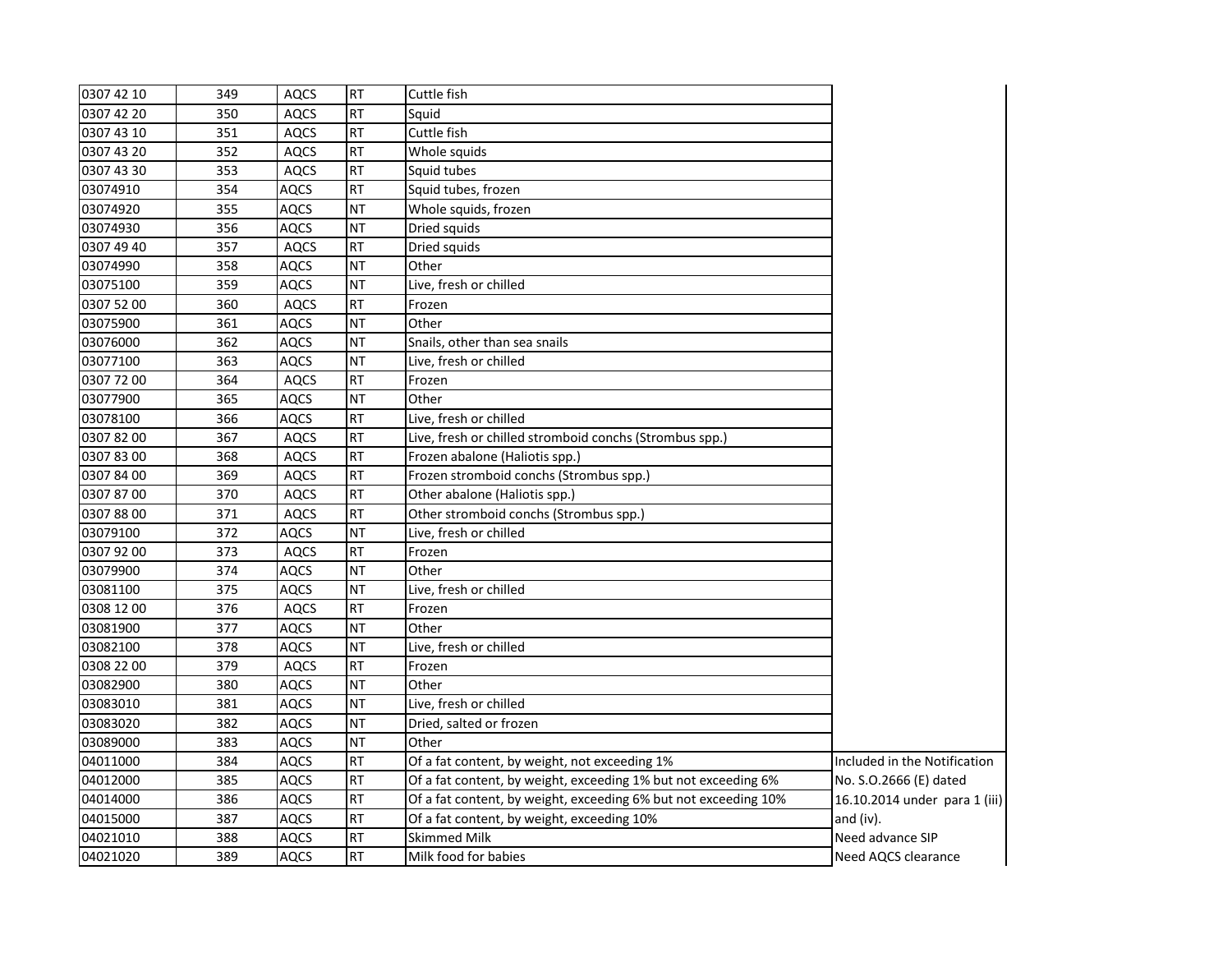| <b>RT</b><br>04022100<br><b>AQCS</b><br>391<br>Not containing added sugar or other sweetening matter<br><b>RT</b><br>Whole milk<br>04022910<br>392<br><b>AQCS</b><br>04022920<br>393<br><b>AQCS</b><br><b>RT</b><br>Milk for babies<br>RT<br>04022990<br>394<br><b>AQCS</b><br>Other<br>395<br><b>RT</b><br>Condensed milk<br>04029110<br><b>AQCS</b><br><b>RT</b><br>04029190<br>396<br><b>AQCS</b><br>Other<br><b>RT</b><br>Whole Milk<br>04029910<br>397<br>AQCS<br>04029920<br>398<br><b>AQCS</b><br><b>RT</b><br><b>Condensed Milk</b><br>04029990<br>399<br><b>AQCS</b><br><b>RT</b><br>Other<br><b>RT</b><br>04031000<br>400<br><b>AQCS</b><br>Yogurt<br><b>RT</b><br><b>Butter milk</b><br>401<br><b>AQCS</b><br>04039010<br><b>RT</b><br>402<br><b>AQCS</b><br>Other<br><b>RT</b><br><b>AQCS</b><br>403<br>Whey, concentrated, evaporated or condensed, liquid or semi-solid<br><b>AQCS</b><br><b>RT</b><br>04041020<br>404<br>Whey, dry, blocks and powdered<br><b>RT</b><br>04041090<br>405<br><b>AQCS</b><br>Other<br><b>RT</b><br>04049000<br>406<br><b>AQCS</b><br>Other<br>04051000<br><b>RT</b><br><b>Butter</b><br>407<br><b>AQCS</b><br>04052000<br><b>RT</b><br>408<br><b>AQCS</b><br>Dairy Spreads<br>04059010<br>409<br><b>AQCS</b><br><b>RT</b><br><b>Butter Oil</b><br>Ghee<br>04059020<br>410<br><b>AQCS</b><br><b>RT</b><br><b>RT</b><br>411<br>04059090<br><b>AQCS</b><br>Other<br><b>RT</b><br>04061000<br>412<br><b>AQCS</b><br>04062000<br><b>AQCS</b><br><b>RT</b><br>413<br>Grated or powdered cheese, of all kinds<br>04063000<br>414<br><b>AQCS</b><br><b>NT</b><br>Processed Cheese not grated or powdered<br><b>NT</b><br>Blue-veined cheese and other cheese containing veins produced by<br>415<br>AQCS<br>Penicillium roqueforti<br>04069000<br><b>AQCS</b><br><b>NT</b><br>Other cheese<br>416<br><b>NT</b><br>04071100<br>417<br><b>AQCS</b><br>Of fowls of the species Gallus domesticus<br><b>NT</b><br>418<br><b>AQCS</b><br>Of ducks<br><b>CT</b><br>Other<br>04071990<br>419<br><b>AQCS</b><br><b>CT</b><br>420<br><b>AQCS</b><br>Of fowls of the species Gallus domesticus<br>$\overline{CT}$<br>04072900<br>421<br><b>AQCS</b><br>Other<br>$\overline{CT}$<br><b>AQCS</b><br>Other<br>04079000<br>422<br>Dried<br>423<br><b>AQCS</b><br><b>RT</b><br>424<br><b>AQCS</b><br><b>RT</b><br>Other<br><b>RT</b><br>425<br><b>AQCS</b><br>Dried<br><b>RT</b><br>426<br><b>AQCS</b><br>Other<br><b>NT</b><br>427<br>AQCS<br>Of Wild animals |          |     |             |           |                                                                     |
|-------------------------------------------------------------------------------------------------------------------------------------------------------------------------------------------------------------------------------------------------------------------------------------------------------------------------------------------------------------------------------------------------------------------------------------------------------------------------------------------------------------------------------------------------------------------------------------------------------------------------------------------------------------------------------------------------------------------------------------------------------------------------------------------------------------------------------------------------------------------------------------------------------------------------------------------------------------------------------------------------------------------------------------------------------------------------------------------------------------------------------------------------------------------------------------------------------------------------------------------------------------------------------------------------------------------------------------------------------------------------------------------------------------------------------------------------------------------------------------------------------------------------------------------------------------------------------------------------------------------------------------------------------------------------------------------------------------------------------------------------------------------------------------------------------------------------------------------------------------------------------------------------------------------------------------------------------------------------------------------------------------------------------------------------------------------------------------------------------------------------------------------------------------------------------------------------------------------------------------------------------------------------------------------------------------------------------------------------------------------------------------------------------------------------------------------------------------------------------------|----------|-----|-------------|-----------|---------------------------------------------------------------------|
|                                                                                                                                                                                                                                                                                                                                                                                                                                                                                                                                                                                                                                                                                                                                                                                                                                                                                                                                                                                                                                                                                                                                                                                                                                                                                                                                                                                                                                                                                                                                                                                                                                                                                                                                                                                                                                                                                                                                                                                                                                                                                                                                                                                                                                                                                                                                                                                                                                                                                     | 04021090 | 390 | <b>AQCS</b> | <b>RT</b> | Other                                                               |
|                                                                                                                                                                                                                                                                                                                                                                                                                                                                                                                                                                                                                                                                                                                                                                                                                                                                                                                                                                                                                                                                                                                                                                                                                                                                                                                                                                                                                                                                                                                                                                                                                                                                                                                                                                                                                                                                                                                                                                                                                                                                                                                                                                                                                                                                                                                                                                                                                                                                                     |          |     |             |           |                                                                     |
|                                                                                                                                                                                                                                                                                                                                                                                                                                                                                                                                                                                                                                                                                                                                                                                                                                                                                                                                                                                                                                                                                                                                                                                                                                                                                                                                                                                                                                                                                                                                                                                                                                                                                                                                                                                                                                                                                                                                                                                                                                                                                                                                                                                                                                                                                                                                                                                                                                                                                     |          |     |             |           |                                                                     |
|                                                                                                                                                                                                                                                                                                                                                                                                                                                                                                                                                                                                                                                                                                                                                                                                                                                                                                                                                                                                                                                                                                                                                                                                                                                                                                                                                                                                                                                                                                                                                                                                                                                                                                                                                                                                                                                                                                                                                                                                                                                                                                                                                                                                                                                                                                                                                                                                                                                                                     |          |     |             |           |                                                                     |
|                                                                                                                                                                                                                                                                                                                                                                                                                                                                                                                                                                                                                                                                                                                                                                                                                                                                                                                                                                                                                                                                                                                                                                                                                                                                                                                                                                                                                                                                                                                                                                                                                                                                                                                                                                                                                                                                                                                                                                                                                                                                                                                                                                                                                                                                                                                                                                                                                                                                                     |          |     |             |           |                                                                     |
|                                                                                                                                                                                                                                                                                                                                                                                                                                                                                                                                                                                                                                                                                                                                                                                                                                                                                                                                                                                                                                                                                                                                                                                                                                                                                                                                                                                                                                                                                                                                                                                                                                                                                                                                                                                                                                                                                                                                                                                                                                                                                                                                                                                                                                                                                                                                                                                                                                                                                     |          |     |             |           |                                                                     |
|                                                                                                                                                                                                                                                                                                                                                                                                                                                                                                                                                                                                                                                                                                                                                                                                                                                                                                                                                                                                                                                                                                                                                                                                                                                                                                                                                                                                                                                                                                                                                                                                                                                                                                                                                                                                                                                                                                                                                                                                                                                                                                                                                                                                                                                                                                                                                                                                                                                                                     |          |     |             |           |                                                                     |
|                                                                                                                                                                                                                                                                                                                                                                                                                                                                                                                                                                                                                                                                                                                                                                                                                                                                                                                                                                                                                                                                                                                                                                                                                                                                                                                                                                                                                                                                                                                                                                                                                                                                                                                                                                                                                                                                                                                                                                                                                                                                                                                                                                                                                                                                                                                                                                                                                                                                                     |          |     |             |           |                                                                     |
|                                                                                                                                                                                                                                                                                                                                                                                                                                                                                                                                                                                                                                                                                                                                                                                                                                                                                                                                                                                                                                                                                                                                                                                                                                                                                                                                                                                                                                                                                                                                                                                                                                                                                                                                                                                                                                                                                                                                                                                                                                                                                                                                                                                                                                                                                                                                                                                                                                                                                     |          |     |             |           |                                                                     |
|                                                                                                                                                                                                                                                                                                                                                                                                                                                                                                                                                                                                                                                                                                                                                                                                                                                                                                                                                                                                                                                                                                                                                                                                                                                                                                                                                                                                                                                                                                                                                                                                                                                                                                                                                                                                                                                                                                                                                                                                                                                                                                                                                                                                                                                                                                                                                                                                                                                                                     |          |     |             |           |                                                                     |
|                                                                                                                                                                                                                                                                                                                                                                                                                                                                                                                                                                                                                                                                                                                                                                                                                                                                                                                                                                                                                                                                                                                                                                                                                                                                                                                                                                                                                                                                                                                                                                                                                                                                                                                                                                                                                                                                                                                                                                                                                                                                                                                                                                                                                                                                                                                                                                                                                                                                                     |          |     |             |           |                                                                     |
|                                                                                                                                                                                                                                                                                                                                                                                                                                                                                                                                                                                                                                                                                                                                                                                                                                                                                                                                                                                                                                                                                                                                                                                                                                                                                                                                                                                                                                                                                                                                                                                                                                                                                                                                                                                                                                                                                                                                                                                                                                                                                                                                                                                                                                                                                                                                                                                                                                                                                     |          |     |             |           |                                                                     |
|                                                                                                                                                                                                                                                                                                                                                                                                                                                                                                                                                                                                                                                                                                                                                                                                                                                                                                                                                                                                                                                                                                                                                                                                                                                                                                                                                                                                                                                                                                                                                                                                                                                                                                                                                                                                                                                                                                                                                                                                                                                                                                                                                                                                                                                                                                                                                                                                                                                                                     | 04039090 |     |             |           |                                                                     |
|                                                                                                                                                                                                                                                                                                                                                                                                                                                                                                                                                                                                                                                                                                                                                                                                                                                                                                                                                                                                                                                                                                                                                                                                                                                                                                                                                                                                                                                                                                                                                                                                                                                                                                                                                                                                                                                                                                                                                                                                                                                                                                                                                                                                                                                                                                                                                                                                                                                                                     | 04041010 |     |             |           |                                                                     |
|                                                                                                                                                                                                                                                                                                                                                                                                                                                                                                                                                                                                                                                                                                                                                                                                                                                                                                                                                                                                                                                                                                                                                                                                                                                                                                                                                                                                                                                                                                                                                                                                                                                                                                                                                                                                                                                                                                                                                                                                                                                                                                                                                                                                                                                                                                                                                                                                                                                                                     |          |     |             |           |                                                                     |
|                                                                                                                                                                                                                                                                                                                                                                                                                                                                                                                                                                                                                                                                                                                                                                                                                                                                                                                                                                                                                                                                                                                                                                                                                                                                                                                                                                                                                                                                                                                                                                                                                                                                                                                                                                                                                                                                                                                                                                                                                                                                                                                                                                                                                                                                                                                                                                                                                                                                                     |          |     |             |           |                                                                     |
|                                                                                                                                                                                                                                                                                                                                                                                                                                                                                                                                                                                                                                                                                                                                                                                                                                                                                                                                                                                                                                                                                                                                                                                                                                                                                                                                                                                                                                                                                                                                                                                                                                                                                                                                                                                                                                                                                                                                                                                                                                                                                                                                                                                                                                                                                                                                                                                                                                                                                     |          |     |             |           |                                                                     |
|                                                                                                                                                                                                                                                                                                                                                                                                                                                                                                                                                                                                                                                                                                                                                                                                                                                                                                                                                                                                                                                                                                                                                                                                                                                                                                                                                                                                                                                                                                                                                                                                                                                                                                                                                                                                                                                                                                                                                                                                                                                                                                                                                                                                                                                                                                                                                                                                                                                                                     |          |     |             |           |                                                                     |
|                                                                                                                                                                                                                                                                                                                                                                                                                                                                                                                                                                                                                                                                                                                                                                                                                                                                                                                                                                                                                                                                                                                                                                                                                                                                                                                                                                                                                                                                                                                                                                                                                                                                                                                                                                                                                                                                                                                                                                                                                                                                                                                                                                                                                                                                                                                                                                                                                                                                                     |          |     |             |           |                                                                     |
|                                                                                                                                                                                                                                                                                                                                                                                                                                                                                                                                                                                                                                                                                                                                                                                                                                                                                                                                                                                                                                                                                                                                                                                                                                                                                                                                                                                                                                                                                                                                                                                                                                                                                                                                                                                                                                                                                                                                                                                                                                                                                                                                                                                                                                                                                                                                                                                                                                                                                     |          |     |             |           |                                                                     |
|                                                                                                                                                                                                                                                                                                                                                                                                                                                                                                                                                                                                                                                                                                                                                                                                                                                                                                                                                                                                                                                                                                                                                                                                                                                                                                                                                                                                                                                                                                                                                                                                                                                                                                                                                                                                                                                                                                                                                                                                                                                                                                                                                                                                                                                                                                                                                                                                                                                                                     |          |     |             |           |                                                                     |
|                                                                                                                                                                                                                                                                                                                                                                                                                                                                                                                                                                                                                                                                                                                                                                                                                                                                                                                                                                                                                                                                                                                                                                                                                                                                                                                                                                                                                                                                                                                                                                                                                                                                                                                                                                                                                                                                                                                                                                                                                                                                                                                                                                                                                                                                                                                                                                                                                                                                                     |          |     |             |           |                                                                     |
|                                                                                                                                                                                                                                                                                                                                                                                                                                                                                                                                                                                                                                                                                                                                                                                                                                                                                                                                                                                                                                                                                                                                                                                                                                                                                                                                                                                                                                                                                                                                                                                                                                                                                                                                                                                                                                                                                                                                                                                                                                                                                                                                                                                                                                                                                                                                                                                                                                                                                     |          |     |             |           | Fresh (unripened or uncured) cheese, including whey cheese and curd |
|                                                                                                                                                                                                                                                                                                                                                                                                                                                                                                                                                                                                                                                                                                                                                                                                                                                                                                                                                                                                                                                                                                                                                                                                                                                                                                                                                                                                                                                                                                                                                                                                                                                                                                                                                                                                                                                                                                                                                                                                                                                                                                                                                                                                                                                                                                                                                                                                                                                                                     |          |     |             |           |                                                                     |
|                                                                                                                                                                                                                                                                                                                                                                                                                                                                                                                                                                                                                                                                                                                                                                                                                                                                                                                                                                                                                                                                                                                                                                                                                                                                                                                                                                                                                                                                                                                                                                                                                                                                                                                                                                                                                                                                                                                                                                                                                                                                                                                                                                                                                                                                                                                                                                                                                                                                                     |          |     |             |           |                                                                     |
|                                                                                                                                                                                                                                                                                                                                                                                                                                                                                                                                                                                                                                                                                                                                                                                                                                                                                                                                                                                                                                                                                                                                                                                                                                                                                                                                                                                                                                                                                                                                                                                                                                                                                                                                                                                                                                                                                                                                                                                                                                                                                                                                                                                                                                                                                                                                                                                                                                                                                     | 04064000 |     |             |           |                                                                     |
|                                                                                                                                                                                                                                                                                                                                                                                                                                                                                                                                                                                                                                                                                                                                                                                                                                                                                                                                                                                                                                                                                                                                                                                                                                                                                                                                                                                                                                                                                                                                                                                                                                                                                                                                                                                                                                                                                                                                                                                                                                                                                                                                                                                                                                                                                                                                                                                                                                                                                     |          |     |             |           |                                                                     |
|                                                                                                                                                                                                                                                                                                                                                                                                                                                                                                                                                                                                                                                                                                                                                                                                                                                                                                                                                                                                                                                                                                                                                                                                                                                                                                                                                                                                                                                                                                                                                                                                                                                                                                                                                                                                                                                                                                                                                                                                                                                                                                                                                                                                                                                                                                                                                                                                                                                                                     |          |     |             |           |                                                                     |
|                                                                                                                                                                                                                                                                                                                                                                                                                                                                                                                                                                                                                                                                                                                                                                                                                                                                                                                                                                                                                                                                                                                                                                                                                                                                                                                                                                                                                                                                                                                                                                                                                                                                                                                                                                                                                                                                                                                                                                                                                                                                                                                                                                                                                                                                                                                                                                                                                                                                                     |          |     |             |           |                                                                     |
|                                                                                                                                                                                                                                                                                                                                                                                                                                                                                                                                                                                                                                                                                                                                                                                                                                                                                                                                                                                                                                                                                                                                                                                                                                                                                                                                                                                                                                                                                                                                                                                                                                                                                                                                                                                                                                                                                                                                                                                                                                                                                                                                                                                                                                                                                                                                                                                                                                                                                     | 04071910 |     |             |           |                                                                     |
|                                                                                                                                                                                                                                                                                                                                                                                                                                                                                                                                                                                                                                                                                                                                                                                                                                                                                                                                                                                                                                                                                                                                                                                                                                                                                                                                                                                                                                                                                                                                                                                                                                                                                                                                                                                                                                                                                                                                                                                                                                                                                                                                                                                                                                                                                                                                                                                                                                                                                     |          |     |             |           |                                                                     |
|                                                                                                                                                                                                                                                                                                                                                                                                                                                                                                                                                                                                                                                                                                                                                                                                                                                                                                                                                                                                                                                                                                                                                                                                                                                                                                                                                                                                                                                                                                                                                                                                                                                                                                                                                                                                                                                                                                                                                                                                                                                                                                                                                                                                                                                                                                                                                                                                                                                                                     | 04072100 |     |             |           |                                                                     |
|                                                                                                                                                                                                                                                                                                                                                                                                                                                                                                                                                                                                                                                                                                                                                                                                                                                                                                                                                                                                                                                                                                                                                                                                                                                                                                                                                                                                                                                                                                                                                                                                                                                                                                                                                                                                                                                                                                                                                                                                                                                                                                                                                                                                                                                                                                                                                                                                                                                                                     |          |     |             |           |                                                                     |
|                                                                                                                                                                                                                                                                                                                                                                                                                                                                                                                                                                                                                                                                                                                                                                                                                                                                                                                                                                                                                                                                                                                                                                                                                                                                                                                                                                                                                                                                                                                                                                                                                                                                                                                                                                                                                                                                                                                                                                                                                                                                                                                                                                                                                                                                                                                                                                                                                                                                                     |          |     |             |           |                                                                     |
|                                                                                                                                                                                                                                                                                                                                                                                                                                                                                                                                                                                                                                                                                                                                                                                                                                                                                                                                                                                                                                                                                                                                                                                                                                                                                                                                                                                                                                                                                                                                                                                                                                                                                                                                                                                                                                                                                                                                                                                                                                                                                                                                                                                                                                                                                                                                                                                                                                                                                     | 04081100 |     |             |           |                                                                     |
|                                                                                                                                                                                                                                                                                                                                                                                                                                                                                                                                                                                                                                                                                                                                                                                                                                                                                                                                                                                                                                                                                                                                                                                                                                                                                                                                                                                                                                                                                                                                                                                                                                                                                                                                                                                                                                                                                                                                                                                                                                                                                                                                                                                                                                                                                                                                                                                                                                                                                     | 04081900 |     |             |           |                                                                     |
|                                                                                                                                                                                                                                                                                                                                                                                                                                                                                                                                                                                                                                                                                                                                                                                                                                                                                                                                                                                                                                                                                                                                                                                                                                                                                                                                                                                                                                                                                                                                                                                                                                                                                                                                                                                                                                                                                                                                                                                                                                                                                                                                                                                                                                                                                                                                                                                                                                                                                     | 04089100 |     |             |           |                                                                     |
|                                                                                                                                                                                                                                                                                                                                                                                                                                                                                                                                                                                                                                                                                                                                                                                                                                                                                                                                                                                                                                                                                                                                                                                                                                                                                                                                                                                                                                                                                                                                                                                                                                                                                                                                                                                                                                                                                                                                                                                                                                                                                                                                                                                                                                                                                                                                                                                                                                                                                     | 04089900 |     |             |           |                                                                     |
|                                                                                                                                                                                                                                                                                                                                                                                                                                                                                                                                                                                                                                                                                                                                                                                                                                                                                                                                                                                                                                                                                                                                                                                                                                                                                                                                                                                                                                                                                                                                                                                                                                                                                                                                                                                                                                                                                                                                                                                                                                                                                                                                                                                                                                                                                                                                                                                                                                                                                     | 04100010 |     |             |           |                                                                     |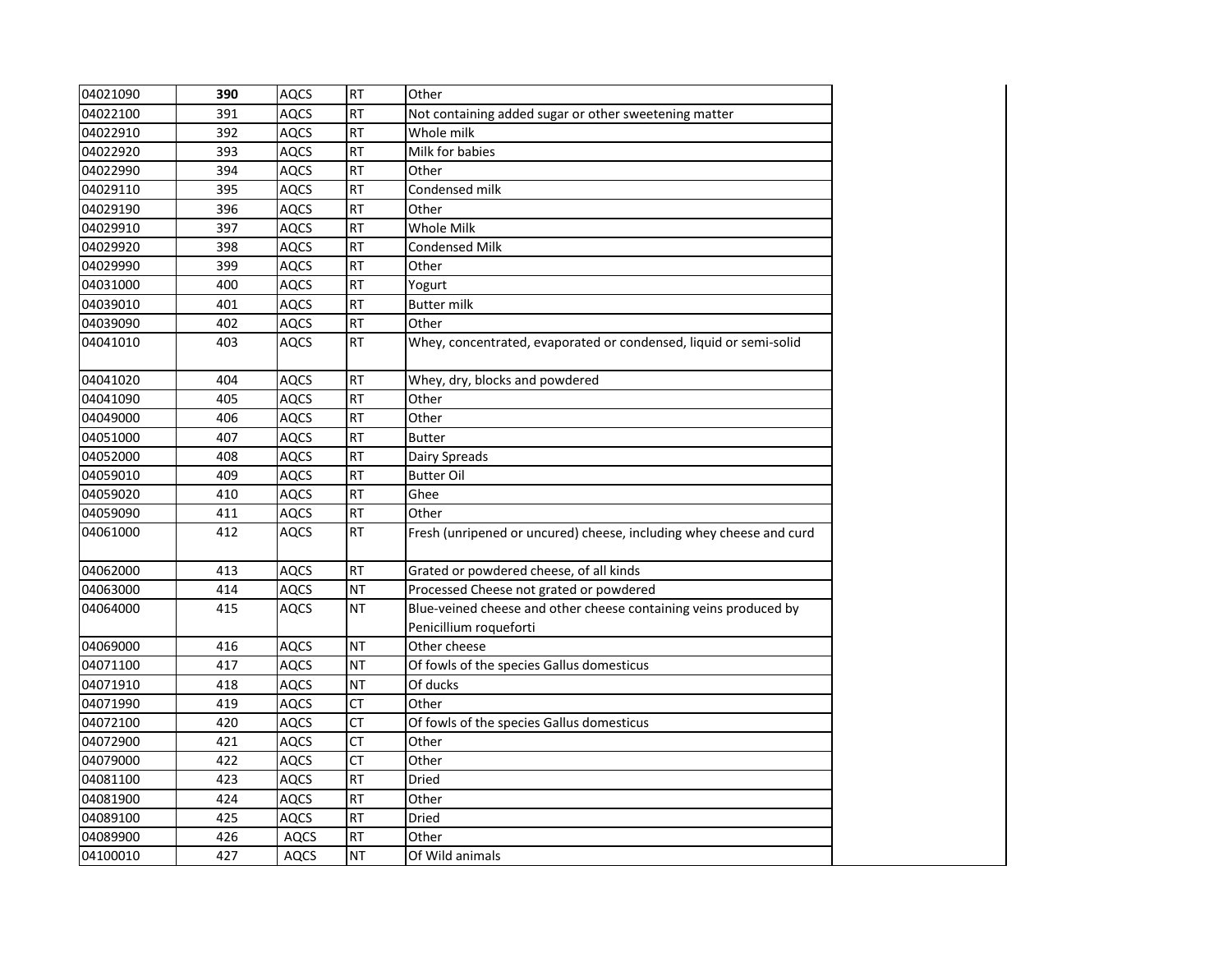| 05021010 | 428 | AQCS        | <b>RT</b>              | Pigs, hogs or boars bristles and hair            | Included in the Notification           |
|----------|-----|-------------|------------------------|--------------------------------------------------|----------------------------------------|
| 05021020 | 429 | <b>AQCS</b> | <b>RT</b>              | Waste of pigs 'hogs' or boars bristles and hair  | No. S.O. 2666 (E) dated                |
| 05029010 | 430 | <b>AQCS</b> | <b>RT</b>              | Badger hair and other brush making hair          | 16.10.2014 under para 1 (i),           |
| 05029090 | 431 | <b>AQCS</b> | RT                     | Other                                            | (ii), (v), (vii), (viii), (ix), (xvi), |
| 05029020 | 432 | <b>AQCS</b> | <b>RT</b>              | Yak tail hair                                    | (xxv).                                 |
| 05040010 | 433 | <b>AQCS</b> | <b>CT</b>              | Guts of cattle for natural food casings          | Need advance SIP for para 1            |
| 05040020 | 434 | <b>AQCS</b> | СT                     | Guts of sheep and goats for natural food casings | (i), (ii), (v), (vii), (viii), (ix).   |
| 05040031 | 435 | <b>AQCS</b> | <b>CT</b>              | Of wild animals                                  | Need AQCS clearance                    |
| 05040039 | 436 | <b>AQCS</b> | <b>NT</b>              | Other                                            |                                        |
| 05040041 | 437 | <b>AQCS</b> | CT                     | Of wild animals                                  |                                        |
| 05040049 | 438 | AQCS        | CT                     | Other                                            |                                        |
| 05040051 | 439 | <b>AQCS</b> | <b>CT</b>              | Of wild animals                                  |                                        |
| 05040059 | 440 | <b>AQCS</b> | <b>CT</b>              | Other                                            |                                        |
| 05051010 | 441 | <b>AQCS</b> | <b>NT</b>              | Of wild birds                                    |                                        |
| 05051090 | 442 | <b>AQCS</b> | <b>NT</b>              | Other                                            |                                        |
| 05059010 | 443 | <b>AQCS</b> | <b>NT</b>              | Peacock tail and wing feather (trimmed or not)   |                                        |
| 05059021 | 444 | <b>AQCS</b> | <b>NT</b>              | Of wild birds                                    |                                        |
| 05059029 | 445 | <b>AQCS</b> | <b>NT</b>              | Other                                            |                                        |
| 05059031 | 446 | <b>AQCS</b> | <b>NT</b>              | Of wild birds                                    |                                        |
| 05059039 | 447 | <b>AQCS</b> | <b>NT</b>              | Other                                            |                                        |
| 05059091 | 448 | <b>AQCS</b> | <b>NT</b>              | Of wild birds                                    |                                        |
| 05059099 | 449 | <b>AQCS</b> | <b>NT</b>              | Other                                            |                                        |
| 05061011 | 450 | <b>AQCS</b> | <b>CT</b>              | Of wild animals                                  |                                        |
| 05061019 | 451 | <b>AQCS</b> | <b>CT</b>              | Other                                            |                                        |
| 05061021 | 452 | <b>AQCS</b> | <b>CT</b>              | Of wild animals                                  |                                        |
| 05061029 | 453 | <b>AQCS</b> | <b>CT</b>              | Other                                            |                                        |
| 05061031 | 454 | <b>AQCS</b> | <b>CT</b>              | Of wild animals                                  |                                        |
| 05061039 | 455 | AQCS        | <b>CT</b>              | Other                                            |                                        |
| 05061041 | 456 | <b>AQCS</b> | CT                     | Of wild animals                                  |                                        |
| 05061049 | 457 | <b>AQCS</b> | $\overline{CT}$        | Other                                            |                                        |
| 05069011 | 458 | <b>AQCS</b> | CT                     | Of wild animals                                  |                                        |
| 05069019 | 459 | <b>AQCS</b> | <b>CT</b>              | Other                                            |                                        |
| 05069091 | 460 | <b>AQCS</b> | CT                     | Of wild animals                                  |                                        |
| 05069099 | 461 | <b>AQCS</b> | CT                     | Other                                            |                                        |
| 05071010 | 462 | <b>AQCS</b> | <b>CT</b>              | Ivory                                            |                                        |
| 05071020 | 463 | <b>AQCS</b> | $\overline{\text{CT}}$ | Ivory powder and waste                           |                                        |
| 05079010 | 464 | <b>AQCS</b> | <b>CT</b>              | Hoof meal                                        |                                        |
| 05079020 | 465 | <b>AQCS</b> | <b>CT</b>              | Horn meal                                        |                                        |
| 05079030 | 466 | <b>AQCS</b> | CT                     | Hooves, claws, nails and beaks                   |                                        |
| 05079040 | 467 | AQCS        | СT                     | Antlers                                          |                                        |
| 05079050 | 468 | <b>AQCS</b> | <b>CT</b>              | <b>Buffalo horns</b>                             |                                        |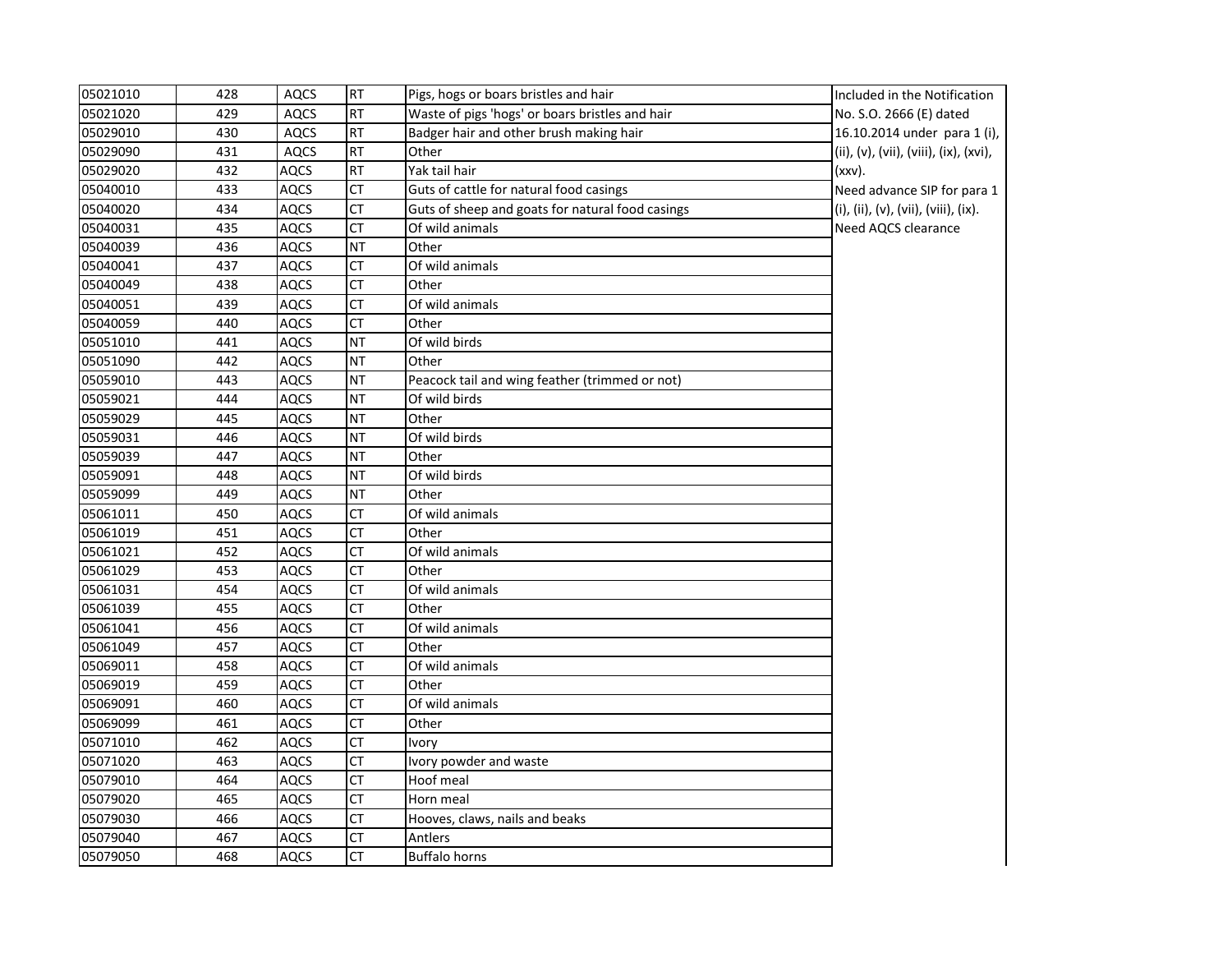| 05079060 | 469 | <b>AQCS</b> | <b>CT</b>       | Tortoise-shell                                                    |                                  |
|----------|-----|-------------|-----------------|-------------------------------------------------------------------|----------------------------------|
| 05079070 | 470 | <b>AQCS</b> | <b>CT</b>       | Claws and waste of tortoise shell                                 |                                  |
| 05079090 | 471 | <b>AQCS</b> | <b>CT</b>       | Other                                                             |                                  |
| 05080010 | 472 | <b>AQCS</b> | <b>RT</b>       | Coral                                                             |                                  |
| 05080020 | 473 | <b>AQCS</b> | RT              | Chanks                                                            |                                  |
| 05080030 | 474 | <b>AQCS</b> | <b>RT</b>       | Cowries                                                           |                                  |
| 05080040 | 475 | <b>AQCS</b> | RT              | Cuttlefish bones                                                  |                                  |
| 05080050 | 476 | <b>AQCS</b> | <b>RT</b>       | <b>Shells</b>                                                     |                                  |
| 05080090 | 477 | <b>AQCS</b> | <b>RT</b>       | Other                                                             |                                  |
| 05100010 | 478 | <b>AQCS</b> | <b>NT</b>       | Bezoar, cow (goolochan)                                           |                                  |
| 05100020 | 479 | <b>AQCS</b> | <b>NT</b>       | Ox Gallstone                                                      |                                  |
| 05100030 | 480 | <b>AQCS</b> | <b>CT</b>       | Placenta, frozen                                                  |                                  |
| 05100091 | 481 | <b>AQCS</b> | <b>NT</b>       | Of wild animals                                                   |                                  |
| 05100099 | 482 | <b>AQCS</b> | <b>NT</b>       | Other                                                             |                                  |
| 05111000 | 483 | <b>AQCS</b> | <b>CT</b>       | Bovine semen                                                      |                                  |
| 05119110 | 484 | <b>AQCS</b> | <b>CT</b>       | Fish nails                                                        |                                  |
| 05119120 | 485 | <b>AQCS</b> | <b>CT</b>       | Fish tails                                                        |                                  |
| 05119130 | 486 | <b>AQCS</b> | <b>CT</b>       | Other fish waste                                                  |                                  |
| 05119190 | 487 | <b>AQCS</b> | $\overline{CT}$ | Other                                                             |                                  |
| 05119911 | 488 | <b>AQCS</b> | <b>CT</b>       | Artemia                                                           |                                  |
| 05119919 | 489 | <b>AQCS</b> | <b>CT</b>       | Other                                                             |                                  |
| 05119921 | 490 | <b>AQCS</b> | <b>CT</b>       | Of wild life                                                      |                                  |
| 05119929 | 491 | <b>AQCS</b> | <b>CT</b>       | Other                                                             |                                  |
| 05119991 | 492 | <b>AQCS</b> | <b>CT</b>       | Frozen semen, other than bovine                                   |                                  |
| 05119992 | 493 | <b>AQCS</b> | CT              | Of wild life                                                      |                                  |
| 05119999 | 494 | <b>AQCS</b> | <b>CT</b>       | Other                                                             |                                  |
| 15011000 | 495 | <b>AQCS</b> | <b>RT</b>       | Lard                                                              | Included in the Notification     |
| 15012000 | 496 | <b>AQCS</b> | <b>RT</b>       | Other pig fat                                                     | No. S.O.2666 (E) dated           |
| 15019000 | 497 | <b>AQCS</b> | <b>RT</b>       | Other                                                             | 16.10.2014 under para 1 (i),     |
| 15021010 | 498 | <b>AQCS</b> | <b>NT</b>       | Mutton tallow                                                     | (ii), (v), (vii), (viii), (xxv). |
| 15021090 | 499 | <b>AQCS</b> | <b>NT</b>       | Other                                                             | Need advance SIP                 |
| 15029010 | 500 | <b>AQCS</b> | <b>NT</b>       | Unrendered fats                                                   | Need AQCS clearance              |
| 15029020 | 501 | <b>AQCS</b> | <b>NT</b>       | Rendered fats or solvent extraction fats                          |                                  |
| 15029090 | 502 | <b>AQCS</b> | <b>NT</b>       | Other                                                             |                                  |
| 15030000 | 503 | <b>AQCS</b> | <b>NT</b>       | Lard Stearin, Lard Oil, Oleostearin, Oleo-Oil and Tallow Oil, not |                                  |
|          |     |             |                 | emulsified or mixed or otherwise prepared                         |                                  |
| 15041010 | 504 | <b>AQCS</b> | <b>RT</b>       | Cod liver oil                                                     |                                  |
| 15041091 | 505 | <b>AQCS</b> | <b>RT</b>       | Squid liver oil                                                   |                                  |
| 15041099 | 506 | <b>AQCS</b> | <b>NT</b>       | Other                                                             |                                  |
| 15042010 | 507 | <b>AQCS</b> | <b>RT</b>       | Fish body Oil                                                     |                                  |
| 15042020 | 508 | <b>AQCS</b> | <b>RT</b>       | Fish Lipid Oil                                                    |                                  |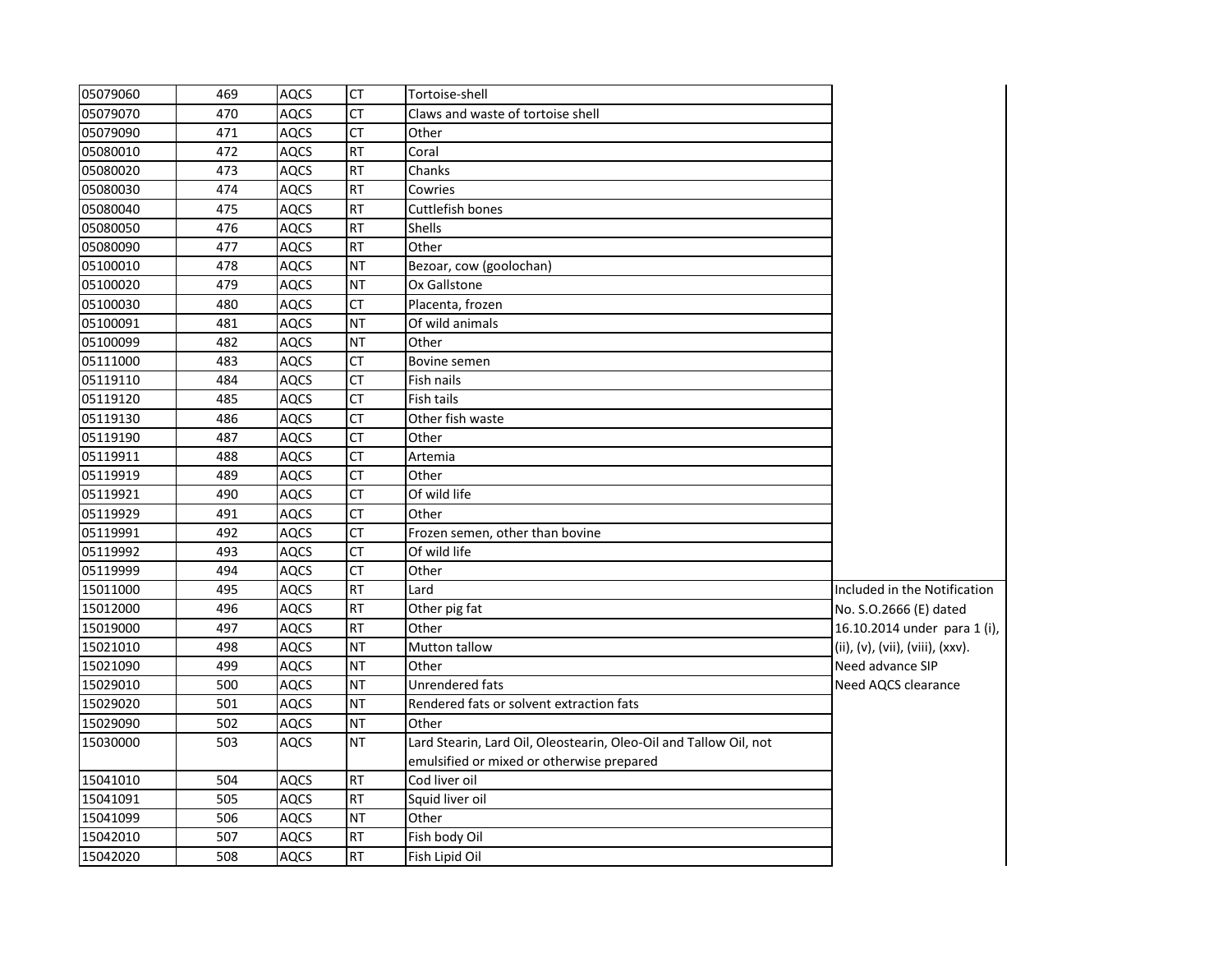| 15042030   | 509 | <b>AQCS</b> | <b>NT</b> | Sperm oil                                                         |                              |
|------------|-----|-------------|-----------|-------------------------------------------------------------------|------------------------------|
| 15042090   | 510 | AQCS        | <b>NT</b> | Other                                                             |                              |
| 15043000   | 511 | <b>AQCS</b> | <b>NT</b> | Fats and oils and their fractions, of marine mammals              |                              |
| 15050010   | 512 | <b>AQCS</b> | <b>RT</b> | Wool alcohol (including lanolin alcohol)                          |                              |
| 15050020   | 513 | AQCS        | <b>RT</b> | Wool grease crude                                                 |                              |
| 15050090   | 514 | <b>AQCS</b> | <b>RT</b> | Others                                                            |                              |
| 15060010   | 515 | <b>AQCS</b> | <b>NT</b> | Neats Foot oil and fats from bone or waste                        |                              |
| 15060090   | 516 | <b>AQCS</b> | <b>NT</b> | Other                                                             |                              |
| 15161000   | 517 | <b>AQCS</b> | <b>NT</b> | Animal fats and oils and their fractions                          |                              |
| 15171010   | 518 | <b>AQCS</b> | <b>NT</b> | Of animal origin                                                  |                              |
| 15179030   | 519 | <b>AQCS</b> | <b>NT</b> | Imitation lard of animal origin                                   |                              |
| 15180040   | 520 | <b>AQCS</b> | <b>NT</b> | Other                                                             |                              |
| 15220010   | 521 | <b>AQCS</b> | <b>NT</b> | Degras                                                            |                              |
| 15220020   | 522 | <b>AQCS</b> | <b>NT</b> | Soap stocks                                                       |                              |
| 15220090   | 523 | <b>AQCS</b> | <b>NT</b> | Other                                                             |                              |
| 16010000   | 524 | <b>AQCS</b> | <b>RT</b> | Sausages and similar products, of meat, meat offal or blood; food | Included in the Notification |
|            |     |             |           | preparations based on these products                              | No. S.O.2666 (E) dated       |
| 16021000   | 525 | <b>AQCS</b> | <b>RT</b> | Homogenised preparations                                          | 16.10.2014 under para 1 (i), |
| 16022000   | 526 | <b>AQCS</b> | <b>RT</b> | Of liver of any animal                                            | (ii), (vii).                 |
| 16023100   | 527 | <b>AQCS</b> | <b>RT</b> | Of turkeys                                                        | Need advance SIP             |
| 16023200   | 528 | <b>AQCS</b> | <b>RT</b> | Of fowls of the species Gallus domesticus                         | Need AQCS clearance          |
| 16023900   | 529 | <b>AQCS</b> | <b>RT</b> | <b>Others</b>                                                     |                              |
| 16024100   | 530 | <b>AQCS</b> | <b>RT</b> | Hams and cuts thereof                                             |                              |
| 16024200   | 531 | <b>AQCS</b> | <b>RT</b> | Shoulders and cuts thereof                                        |                              |
| 16024900   | 532 | <b>AQCS</b> | <b>RT</b> | Other, including mixtures                                         |                              |
| 16025000   | 533 | <b>AQCS</b> | <b>RT</b> | Of bovine animals                                                 |                              |
| 16029000   | 534 | <b>AQCS</b> | <b>RT</b> | Other, including preparations of blood of any animal              |                              |
| 16030010   | 535 | <b>AQCS</b> | <b>RT</b> | Extracts and juices of meat                                       |                              |
| 16030020   | 536 | <b>AQCS</b> | <b>RT</b> | Extracts of fish                                                  |                              |
| 16030090   | 537 | <b>AQCS</b> | <b>RT</b> | Other                                                             |                              |
| 16041100   | 538 | <b>AQCS</b> | <b>RT</b> | Salmon                                                            |                              |
| 16041210   | 539 | <b>AQCS</b> | <b>RT</b> | Pickled                                                           |                              |
| 16041290   | 540 | <b>AQCS</b> | <b>RT</b> | Other                                                             |                              |
| 16041310   | 541 | <b>AQCS</b> | <b>CT</b> | Sardines, sardinella and brisling                                 |                              |
| 16041320   | 542 | <b>AQCS</b> | <b>RT</b> | Sprats                                                            |                              |
| 16041410   | 543 | AQCS        | <b>RT</b> | Tunas                                                             |                              |
| 16041490   | 544 | <b>AQCS</b> | <b>RT</b> | Other                                                             |                              |
| 16041500   | 545 | <b>AQCS</b> | <b>RT</b> | Mackerel                                                          |                              |
| 16041600   | 546 | AQCS        | <b>RT</b> | Anchovies                                                         |                              |
| 1604 18 00 | 547 | <b>AQCS</b> | <b>RT</b> | Shark fins                                                        |                              |
| 16041700   | 548 | <b>AQCS</b> | <b>RT</b> | Eels                                                              |                              |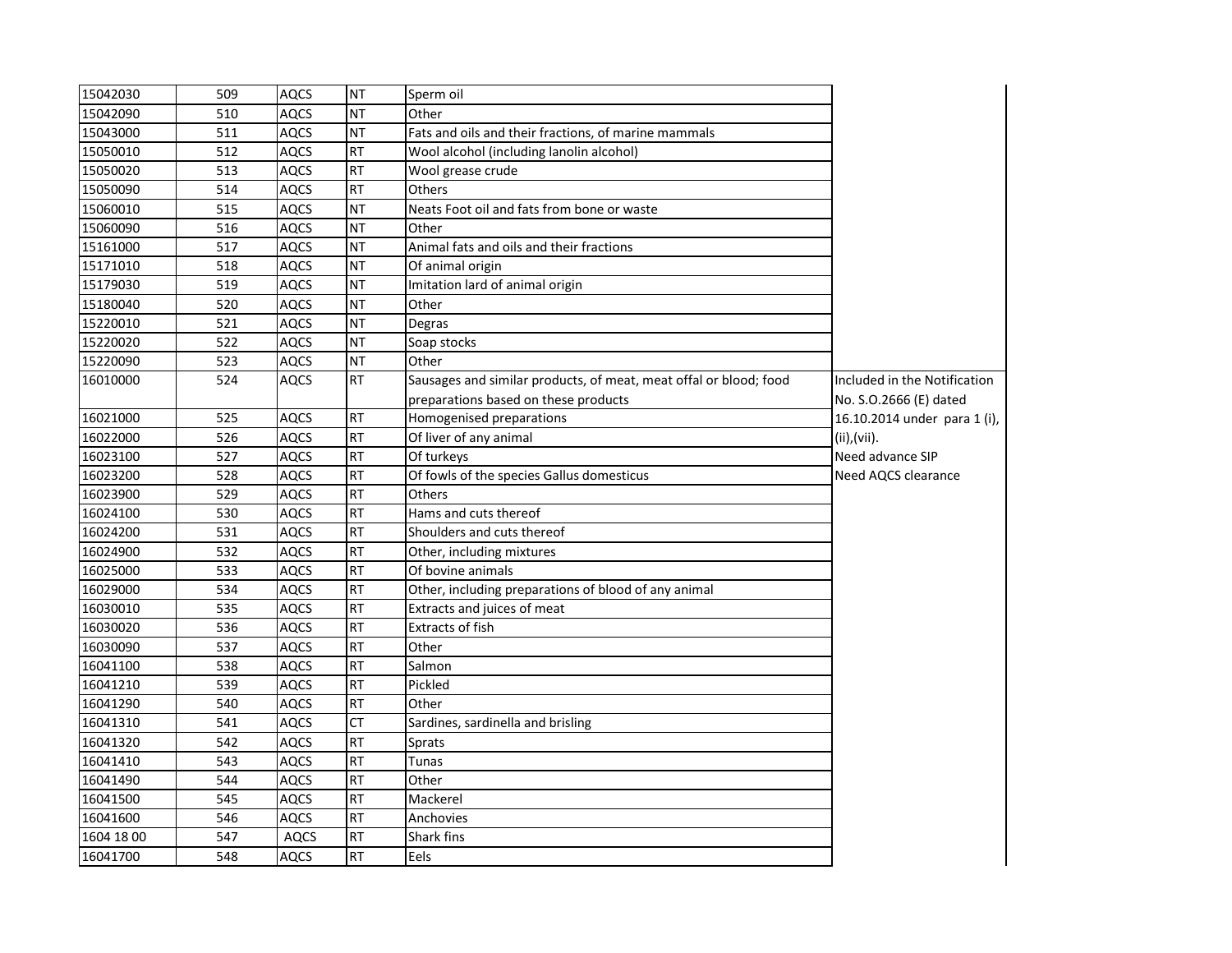| 16041900 | 549 | <b>AQCS</b> | <b>RT</b> | Other                                                                |                                 |
|----------|-----|-------------|-----------|----------------------------------------------------------------------|---------------------------------|
| 16042000 | 550 | <b>AQCS</b> | <b>RT</b> | Other prepared or preserved fish                                     |                                 |
| 16043100 | 551 | <b>AQCS</b> | <b>RT</b> | Caviar                                                               |                                 |
| 16043200 | 552 | <b>AQCS</b> | <b>RT</b> | Caviar substitutes                                                   |                                 |
| 16051000 | 553 | <b>AQCS</b> | <b>RT</b> | Crab                                                                 |                                 |
| 16052100 | 554 | <b>AQCS</b> | <b>RT</b> | Not in airtight container                                            |                                 |
| 16052900 | 555 | <b>AQCS</b> | <b>RT</b> | Other                                                                |                                 |
| 16053000 | 556 | <b>AQCS</b> | <b>RT</b> | Lobster                                                              |                                 |
| 16054000 | 557 | <b>AQCS</b> | <b>RT</b> | Other crustaceans                                                    |                                 |
| 16055100 | 558 | AQCS        | <b>RT</b> | Oysters                                                              |                                 |
| 16055200 | 559 | <b>AQCS</b> | <b>RT</b> | Scallops, including queen scallops                                   |                                 |
| 16055300 | 560 | <b>AQCS</b> | <b>RT</b> | <b>Mussels</b>                                                       |                                 |
| 16055400 | 561 | <b>AQCS</b> | <b>RT</b> | Cuttle fish and squid                                                |                                 |
| 16055500 | 562 | <b>AQCS</b> | <b>RT</b> | Octopus                                                              |                                 |
| 16055600 | 563 | <b>AQCS</b> | <b>RT</b> | Clams, cockles and arkshells                                         |                                 |
| 16055700 | 564 | <b>AQCS</b> | <b>RT</b> | Abalone                                                              |                                 |
| 16055800 | 565 | AQCS        | <b>RT</b> | Snails, other than sea snails                                        |                                 |
| 16055900 | 566 | <b>AQCS</b> | <b>RT</b> | Other                                                                |                                 |
| 16056100 | 567 | <b>AQCS</b> | <b>RT</b> | Sea cucumbers                                                        |                                 |
| 16056200 | 568 | <b>AQCS</b> | <b>RT</b> | Sea urchins                                                          |                                 |
| 16056300 | 569 | <b>AQCS</b> | <b>RT</b> | Jellyfish                                                            |                                 |
| 16056900 | 570 | <b>AQCS</b> | <b>RT</b> | Other                                                                |                                 |
| 19011010 | 571 | <b>AQCS</b> | <b>RT</b> | Malted milk (including powder)                                       | Included in the Notification    |
| 19011090 | 572 | <b>AQCS</b> | <b>RT</b> | Other                                                                | No. S.O.2666 (E) dated          |
| 19012000 | 573 | AQCS        | <b>RT</b> | Mixes and dough for the preparation of bakers' wares of heading 1905 | 16.10.2014 under para 1 (i),    |
|          |     |             |           |                                                                      | (iii), (iv).                    |
| 19021100 | 574 | <b>AQCS</b> | <b>RT</b> | Containing egg                                                       | Need advance SIP                |
| 19021900 | 575 | <b>AQCS</b> | <b>RT</b> | Others                                                               | Need AQCS clearance             |
| 21039090 | 576 | <b>AQCS</b> | <b>NT</b> | Other                                                                | Included in the Notification    |
| 21041010 | 577 | AQCS        | <b>NT</b> | Dried                                                                | No. S.O.2666 (E) dated          |
| 21041090 | 578 | <b>AQCS</b> | <b>NT</b> | Other                                                                | 16.10.2014 under para 1 (i),    |
| 21042000 | 579 | <b>AQCS</b> | <b>NT</b> | Homogenised composite food preparations                              | $(iii)$ , $(iv)$ .              |
| 21050000 | 580 | <b>AQCS</b> | <b>RT</b> | Ice-cream and other edible ice, whether or not containing cocoa      | Need advance SIP (only for      |
| 21061000 | 581 | <b>AQCS</b> | <b>NT</b> | Protein concentrates and textured protein substances                 | 21050000)                       |
| 21069099 | 582 | <b>AQCS</b> | <b>RT</b> | Others                                                               | Need AQCS clearance             |
| 23011010 | 583 | AQCS        | <b>RT</b> | Meat meals and pellets (including tankage)                           | Included in the Notification    |
| 23011090 | 584 | <b>AQCS</b> | <b>RT</b> | Other (including greaves)                                            | No. S.O.2666 (E) dated          |
| 23012011 | 585 | <b>AQCS</b> | <b>RT</b> | Powder form                                                          | 16.10.2014 under para 1 (i),    |
| 23012019 | 586 | <b>AQCS</b> | <b>RT</b> | Other                                                                | (ii), (iv), (vi), (vii), (xiv). |
| 23012090 | 587 | <b>AQCS</b> | <b>RT</b> | Other                                                                | Need advance SIP                |
| 23091000 | 588 | <b>AQCS</b> | <b>RT</b> | Dog or cat food, put up for retail sale                              | Need AQCS clearance             |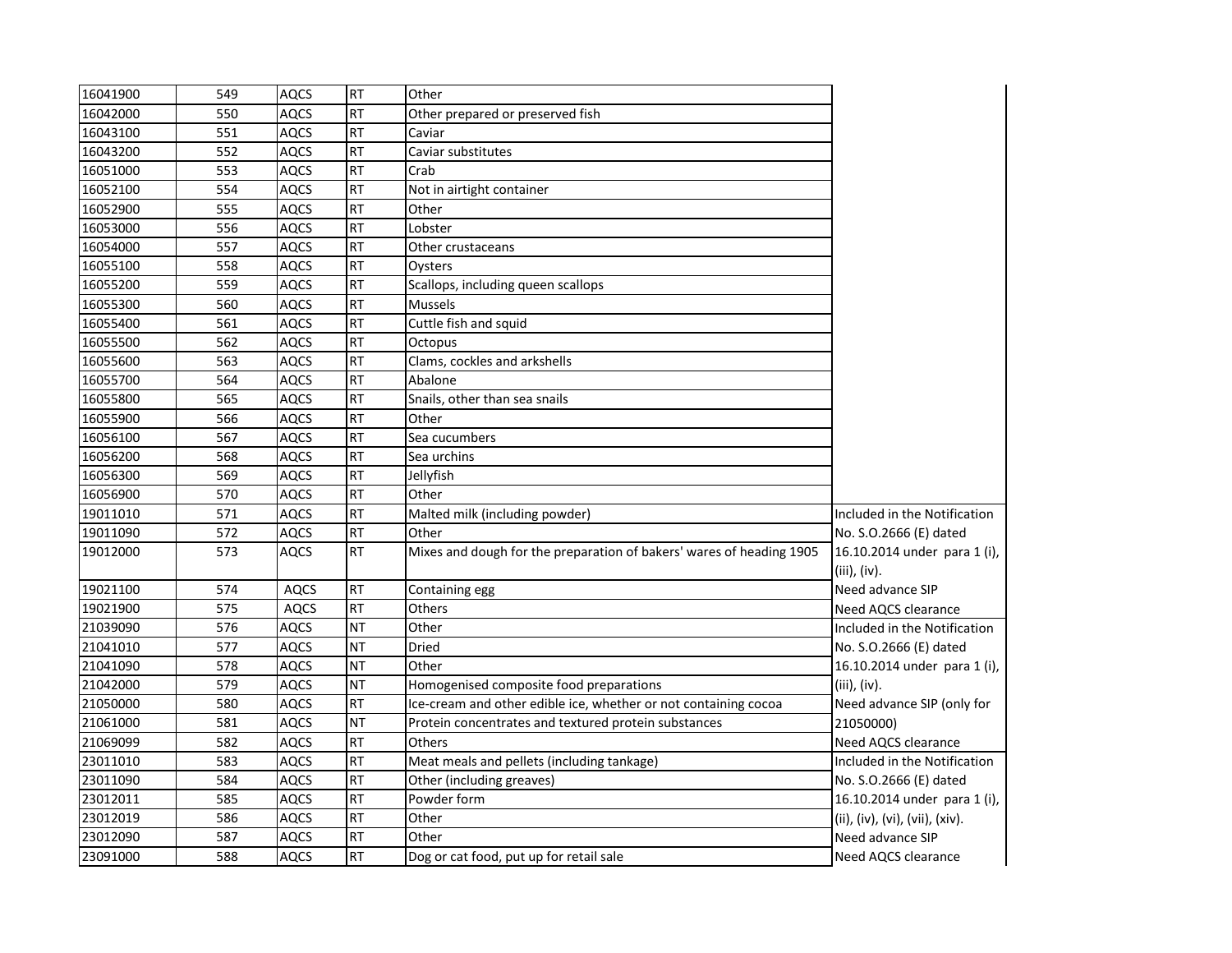| 23099010 | 589 | <b>AQCS</b> | <b>RT</b> | Compounded animal feed                                                 |                                                |
|----------|-----|-------------|-----------|------------------------------------------------------------------------|------------------------------------------------|
| 23099020 | 590 | <b>AQCS</b> | <b>RT</b> | Concentrates for compound animal feed                                  |                                                |
| 23099031 | 591 | <b>AQCS</b> | <b>RT</b> | Prawn and shrimps feed                                                 |                                                |
| 23099032 | 592 | <b>AQCS</b> | <b>RT</b> | Fish meal in powdered form                                             |                                                |
| 23099039 | 593 | <b>AQCS</b> | <b>RT</b> | Other                                                                  |                                                |
| 23099090 | 594 | <b>AQCS</b> | <b>RT</b> | Other                                                                  |                                                |
| 30012010 | 595 | <b>AQCS</b> | <b>RT</b> | Liquid extracts of liver                                               | Included in the Notification                   |
| 30012020 | 596 | AQCS        | <b>RT</b> | Liver extracts, dry                                                    | No. S.O.2666 (E) dated                         |
| 30012030 | 597 | <b>AQCS</b> | <b>RT</b> | Snake Venom                                                            | 16.10.2014 under para 1 (ii),                  |
| 30012090 | 598 | <b>AQCS</b> | <b>NT</b> | Other                                                                  | (xiii), (xvii).                                |
| 30019099 | 599 | <b>AQCS</b> | <b>RT</b> | Other                                                                  | Need advance SIP for para 1                    |
| 30021099 | 600 | <b>AQCS</b> | <b>RT</b> | Other                                                                  | (ii) and (xiii)                                |
| 30029030 | 601 | <b>AQCS</b> | <b>NT</b> | Animal blood prepared for therapeutic, prophylactic or diagnostic uses | NeedAQCS clearance                             |
| 30029020 | 602 | <b>AQCS</b> | <b>RT</b> | Cultures of micro-organisms (excluding yeast)                          |                                                |
| 30029090 | 603 | <b>AQCS</b> | <b>RT</b> | Other                                                                  |                                                |
| 30039031 | 604 | <b>AQCS</b> | <b>RT</b> | Bovine Albumin and drugs of animal origin                              |                                                |
| 30039090 | 605 | <b>AQCS</b> | <b>NT</b> | Other                                                                  |                                                |
| 31010010 | 606 | <b>AQCS</b> | <b>RT</b> | Guano                                                                  | Included in the Notification                   |
| 31010091 | 607 | <b>AQCS</b> | <b>NT</b> | Animal dung                                                            | No. S.O.2666 (E) dated                         |
| 31010092 | 608 | AQCS        | <b>RT</b> | Animal excreta                                                         | 16.10.2014 under para 1 (ii),                  |
| 31010099 | 609 | <b>AQCS</b> | <b>RT</b> | Other                                                                  | (vii), (viii).                                 |
|          |     |             |           |                                                                        | Need advance SIP                               |
|          |     |             |           |                                                                        | NeedAQCS clearance                             |
| 35011000 | 610 | AQCS        | <b>NT</b> | Casein                                                                 | Included in the Notification                   |
| 35019000 | 611 | <b>AQCS</b> | <b>NT</b> | Other                                                                  | No. S.O.2666 (E) dated                         |
| 35021100 | 612 | <b>AQCS</b> | <b>RT</b> | Dried                                                                  | 16.10.2014 under para 1                        |
| 35021900 | 613 | <b>AQCS</b> | <b>RT</b> | Other                                                                  | (iii), (iv), (xviii).                          |
| 35022000 | 614 | <b>AQCS</b> | <b>RT</b> | Milk albumin, including concentrates of two or more whey proteins      | Need advance SIP for para<br>$1(iii)$ and (iv) |
| 35029000 | 615 | <b>AQCS</b> | <b>RT</b> | Other                                                                  | Need AQCS clearance                            |
| 35030010 | 616 | AQCS        | <b>NT</b> | Isinglass                                                              |                                                |
| 35030020 | 617 | <b>AQCS</b> | <b>RT</b> | Gelatin, edible grade and not elsewhere specified or included          |                                                |
| 35030030 | 618 | <b>AQCS</b> | <b>RT</b> | Glues derived from bones, hides and similar items; fish glues          |                                                |
| 35030090 | 619 | <b>AQCS</b> | <b>NT</b> | Other                                                                  |                                                |
| 35040099 | 620 | <b>AQCS</b> | <b>NT</b> | Other                                                                  |                                                |
| 41012010 | 621 | AQCS        | <b>RT</b> | Of cow, including cow calf                                             | Included in the Notification                   |
| 41012020 | 622 | <b>AQCS</b> | <b>RT</b> | Of buffalo, including buffalo calf                                     | No. S.O.2666 (E) dated                         |
| 41012090 | 623 | <b>AQCS</b> | <b>NT</b> | Other                                                                  | 16.10.2014 under para 1                        |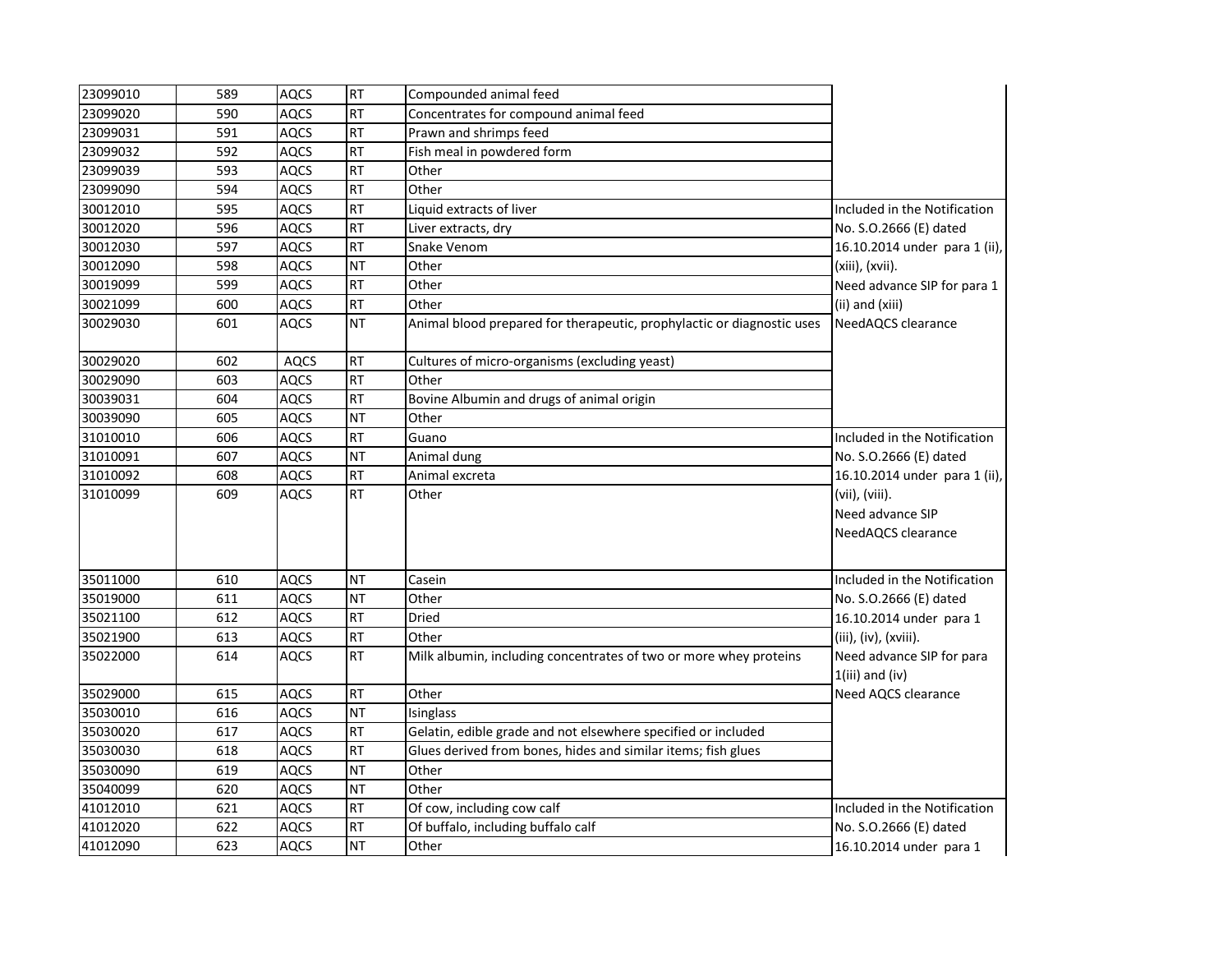| 41015010 | 624 | <b>AQCS</b> | <b>RT</b> | Of cow, including cow calf                                              | (ix), (x), (xix), (xx), (xxi), (xxii), |
|----------|-----|-------------|-----------|-------------------------------------------------------------------------|----------------------------------------|
| 41015020 | 625 | <b>AQCS</b> | <b>NT</b> | Of buffalo, including buffalo calf                                      | (xxiii), (xxiv).                       |
| 41015090 | 626 | <b>AQCS</b> | <b>RT</b> | Other                                                                   | Need advance SIP for Para 1            |
| 41019010 | 627 | <b>AQCS</b> | <b>NT</b> | Of cow, including cow calf                                              | (ix).                                  |
| 41019020 | 628 | <b>AQCS</b> | <b>RT</b> | Of buffalo, including buffalo calf                                      | Products of Cattle, Buffalo,           |
| 41019090 | 629 | <b>AQCS</b> | <b>NT</b> | Other                                                                   | Sheep, Goat, Horse, Camel              |
| 41021010 | 630 | <b>AQCS</b> | <b>RT</b> | Sheep skins                                                             | under para 1 (x) need to               |
| 41021020 | 631 | <b>AQCS</b> | <b>RT</b> | Pelts of baby lambs                                                     | fulfill the health and other           |
| 41021030 | 632 | <b>AQCS</b> | <b>RT</b> | Lamb skins other than pelts                                             | requirements as per                    |
| 41022110 | 633 | <b>AQCS</b> | <b>RT</b> | Sheep skins                                                             | Notification No. S.O. 1825             |
| 41022120 | 634 | AQCS        | <b>RT</b> | Lamb skins                                                              | (E) dated 24.7.2009                    |
| 41022130 | 635 | <b>AQCS</b> | <b>NT</b> | Lamb pelt                                                               | Need AQCS clearance                    |
| 41022910 | 636 | <b>AQCS</b> | <b>NT</b> | Sheep skins                                                             |                                        |
| 41022920 | 637 | <b>AQCS</b> | <b>NT</b> | Lamb skins                                                              |                                        |
| 41032000 | 638 | <b>AQCS</b> | <b>RT</b> | Of reptiles                                                             |                                        |
| 41033000 | 639 | <b>AQCS</b> | <b>RT</b> | Of swine                                                                |                                        |
| 41039000 | 640 | <b>AQCS</b> | <b>NT</b> | Other                                                                   |                                        |
| 41041100 | 641 | AQCS        | <b>NT</b> | Full gains, unsplit; grain splits                                       |                                        |
| 41041900 | 642 | <b>AQCS</b> | <b>NT</b> | Other                                                                   |                                        |
| 41051000 | 643 | AQCS        | <b>RT</b> | In the wet state (including wet-blue)                                   |                                        |
| 41062100 | 644 | <b>AQCS</b> | <b>RT</b> | In the wet state (including wet-blue)                                   |                                        |
| 41063100 | 645 | <b>AQCS</b> | <b>RT</b> | In the wet state (including wet-blue)                                   |                                        |
| 41064000 | 646 | <b>AQCS</b> | <b>NT</b> | Of reptiles                                                             |                                        |
| 41069100 | 647 | <b>AQCS</b> | <b>RT</b> | In the wet state (including wet-blue)                                   |                                        |
| 41071900 | 648 | <b>AQCS</b> | <b>RT</b> | Other                                                                   |                                        |
| 41079900 | 649 | <b>AQCS</b> | <b>RT</b> | Other                                                                   |                                        |
| 41133000 | 650 | <b>AQCS</b> | <b>NT</b> | Of reptiles                                                             |                                        |
| 41139000 | 651 | <b>AQCS</b> | <b>NT</b> | Others                                                                  |                                        |
| 41141000 | 652 | <b>AQCS</b> | <b>NT</b> | Chamois (including combination chamois) leather                         |                                        |
| 41142010 | 653 | <b>AQCS</b> | <b>NT</b> | Patent leather and patent laminated leather                             |                                        |
| 41142020 | 654 | <b>AQCS</b> | <b>NT</b> | Metallised leather                                                      |                                        |
| 41151000 | 655 | AQCS        | <b>NT</b> | Composition leather with a basis of leather or leather fiber, in slabs, |                                        |
|          |     |             |           | sheets or strip, whether or not in rolls                                |                                        |
| 41152010 | 656 | <b>AQCS</b> | <b>NT</b> | Cuttings of leather                                                     |                                        |
| 41152090 | 657 | <b>AQCS</b> | <b>NT</b> | Other                                                                   |                                        |
| 43011000 | 658 | <b>AQCS</b> | <b>NT</b> | Of mink, whole, with or without head, tail or paws                      | Included in the Notification           |
| 43013000 | 659 | <b>AQCS</b> | <b>NT</b> | Of lamb, the following: Astrakhan, Broadtail, Caracul, Persian and      | No. S.O.2666 (E) dated                 |
|          |     |             |           | Similar lamb, Indian, Chinese, Mongolian or Tibetan lamb, whole, with   | 16.10.2014 under para 1 (ix),          |
|          |     |             |           | or without head, tail or paws                                           | (x), (xix), (xx), (xxi), (xxii),       |
| 43016000 | 660 | <b>AQCS</b> | <b>NT</b> | Of fox, whole, with or without head, tail or paws                       | (xxiii), (xxiv).                       |
| 43018000 | 661 | <b>AQCS</b> | <b>NT</b> | Other furskins, whole, with or without head, tail or paws               | Need advance SIP for Para 1            |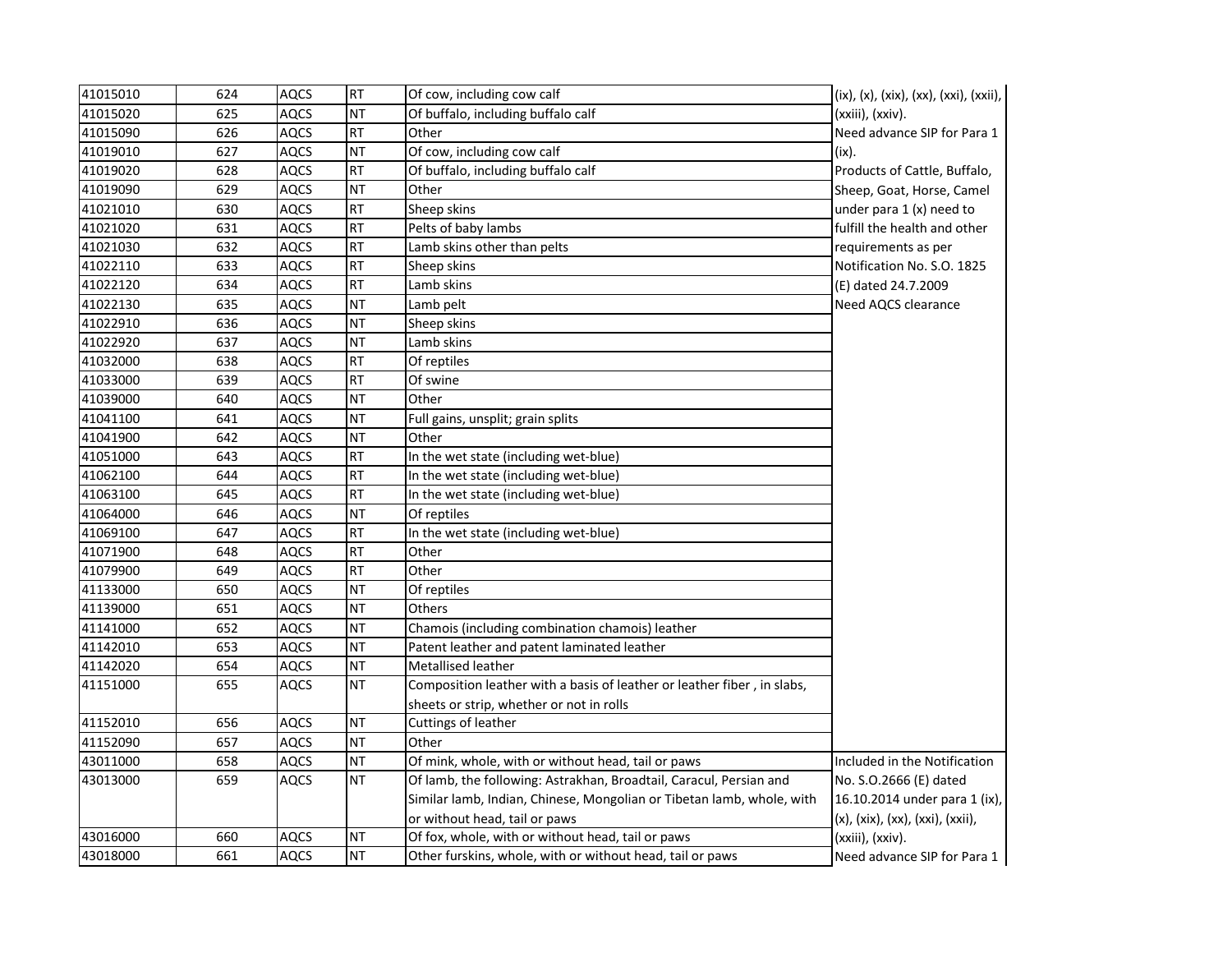| 43019000 | 662 | <b>AQCS</b> | <b>NT</b> | Heads, tails, paws and other pieces or cuttings, suitable for furriers' use $(x)$ . | Products of Cattle, Buffalo,                                                                             |
|----------|-----|-------------|-----------|-------------------------------------------------------------------------------------|----------------------------------------------------------------------------------------------------------|
| 43021100 | 663 | <b>AQCS</b> | <b>RT</b> | Of mink                                                                             | Sheep, Goat, Horse, Camel                                                                                |
| 43021910 | 664 | <b>AQCS</b> | <b>RT</b> | Calf skins, with hair on, tanned or dressed                                         | under para $1(x)$ need to                                                                                |
| 43021920 | 665 | <b>AQCS</b> | <b>RT</b> | Hides or skins of other bovine and equine animals with hair on, tanned              | fulfill the health and other                                                                             |
|          |     |             |           | or dressed                                                                          | requirements as per                                                                                      |
| 43021930 | 666 | <b>AQCS</b> | <b>RT</b> | Goat (Common) and kid skins with hair on, tanned or dressed                         | Notification No. S.O. 1825                                                                               |
| 43021990 | 667 | <b>AQCS</b> | <b>RT</b> | Hides and skins of other animals with hair on, tanned or dressed                    | (E) dated 24.7.2009                                                                                      |
| 43022000 | 668 | <b>AQCS</b> | <b>RT</b> | Heads, tails, paws and other pieces or cuttings, not assembled                      | Need AQCS clearance                                                                                      |
| 43023000 | 669 | <b>AQCS</b> | RT        | Whole skins and pieces or cuttings thereof, assembled                               |                                                                                                          |
| 51011100 | 670 | <b>AQCS</b> | <b>NT</b> | Shorn wool                                                                          | Included in the Notifications                                                                            |
| 51011900 | 671 | <b>AQCS</b> | <b>NT</b> | Other                                                                               | No. S.O.3112 (E) dated                                                                                   |
| 51012100 | 672 | <b>AQCS</b> | <b>RT</b> | Shorn wool                                                                          | 30.09.16 under para (ii) (b)                                                                             |
| 51012900 | 673 | <b>AQCS</b> | <b>RT</b> | Other                                                                               | (I) and S.O. 3349 (E) dated                                                                              |
| 51013000 | 674 | <b>AQCS</b> | <b>RT</b> | Carbonised                                                                          | 28.10.2016 para (ii).                                                                                    |
| 51021110 | 675 | <b>AQCS</b> | RT        | Marine Angora                                                                       | <b>NO SIP</b>                                                                                            |
| 51021190 | 676 | <b>AQCS</b> | <b>NT</b> | Other                                                                               | Need AQCS clearance only                                                                                 |
| 51021910 | 677 | <b>AQCS</b> | <b>NT</b> | Marine Angora                                                                       |                                                                                                          |
| 51021990 | 678 | <b>AQCS</b> | <b>RT</b> | Other                                                                               |                                                                                                          |
| 51022010 | 679 | <b>AQCS</b> | RT        | Goat hair (other than Angora)                                                       |                                                                                                          |
| 51022090 | 680 | <b>AQCS</b> | <b>NT</b> | Other (excluding pig & boar bristles)                                               |                                                                                                          |
| 51031010 | 681 | <b>AQCS</b> | <b>RT</b> | Noils of wool                                                                       |                                                                                                          |
| 51031090 | 682 | <b>AQCS</b> | <b>NT</b> | Other                                                                               |                                                                                                          |
| 51032010 | 683 | <b>AQCS</b> | <b>RT</b> | Waste of sheep's and lamb's wool                                                    |                                                                                                          |
| 51032020 | 684 | <b>AQCS</b> | <b>RT</b> | Yarn waste                                                                          |                                                                                                          |
| 51032090 | 685 | <b>AQCS</b> | <b>NT</b> | Other                                                                               |                                                                                                          |
| 51033000 | 686 | <b>AQCS</b> | <b>RT</b> | Waste of coarse animal hair                                                         |                                                                                                          |
| 67010010 | 687 | <b>AQCS</b> | <b>RT</b> | Feather dusters                                                                     | Included in the Notification                                                                             |
| 67010090 | 688 | <b>AQCS</b> | RT        | Other                                                                               | no. S.O. 2666(E) dated<br>16.10.14 under para 1 (ix),<br>xii)<br>Need advance SIP<br>Need AQCS clearance |
| 94049011 | 689 | <b>AQCS</b> | <b>RT</b> | Filled with feathers or down                                                        |                                                                                                          |
| 94049019 | 690 | <b>AQCS</b> | <b>RT</b> | Other                                                                               |                                                                                                          |
| 94049091 | 691 | <b>AQCS</b> | <b>RT</b> | Filled with feathers or down                                                        |                                                                                                          |
| 94049099 | 692 | <b>AQCS</b> | <b>RT</b> | Other                                                                               |                                                                                                          |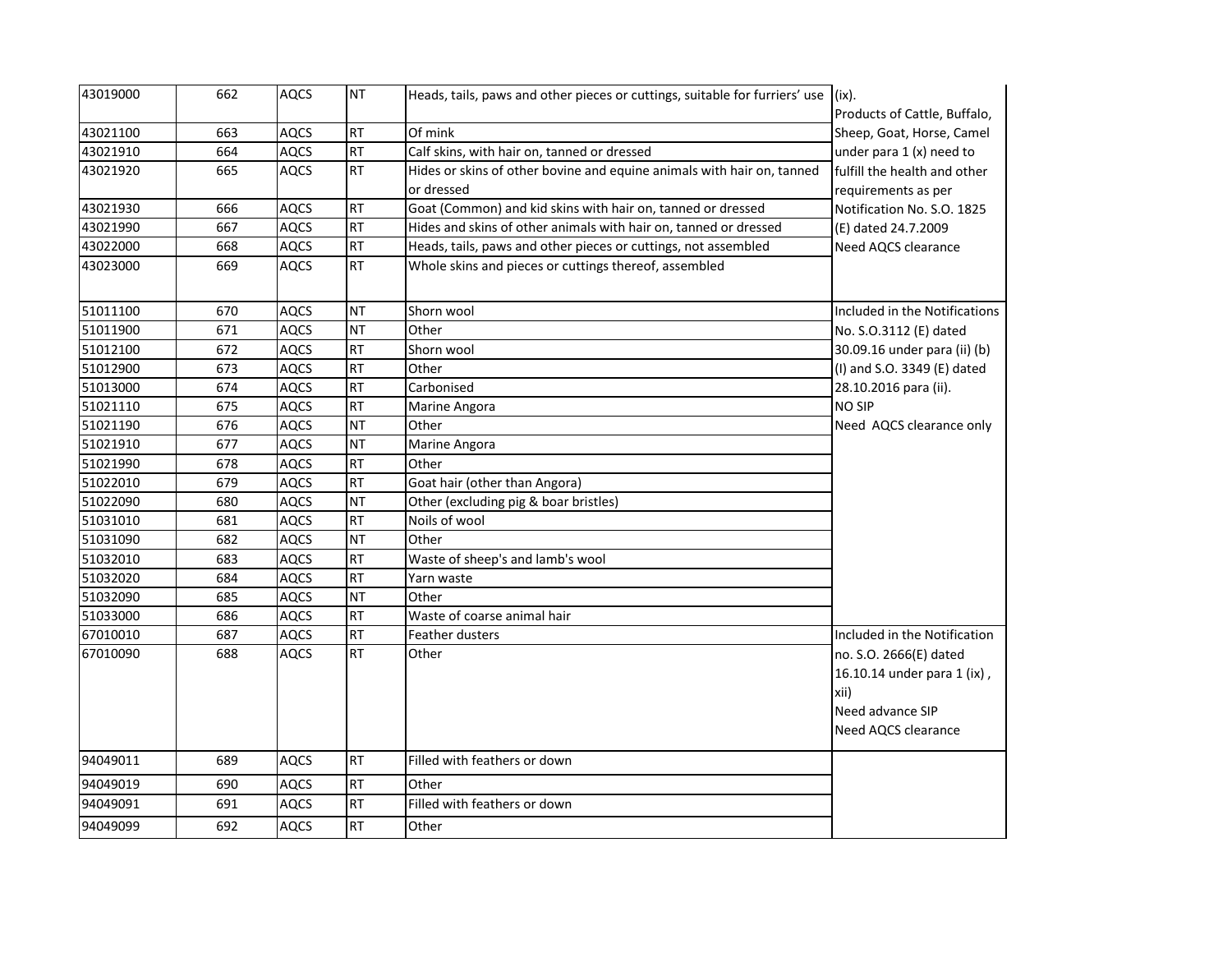| 95069910 | 693 | <b>AQCS</b> | <b>ICT</b> | Badminton shuttle cocks                                                                      | Included in the Notification<br>no. S.O. 2666(E) dated<br>16.10.2014 under para 1<br>$(xii)$ .<br>Need advance SIP<br>Need AQCS clearance               |
|----------|-----|-------------|------------|----------------------------------------------------------------------------------------------|---------------------------------------------------------------------------------------------------------------------------------------------------------|
| 96019010 | 694 | <b>AQCS</b> | <b>NT</b>  | Worked tortoise-shell and articles thereof                                                   | Included in the Notification                                                                                                                            |
| 96019020 | 695 | <b>AQCS</b> | <b>NT</b>  | Worked mother-of-pearl and articles thereof                                                  | no. S.O. 2666(E) dated                                                                                                                                  |
| 96019030 | 696 | <b>AQCS</b> | <b>NT</b>  | Worked bone (excluding whale bone) and articles thereof                                      | 16.10.2014 under para 1                                                                                                                                 |
| 96019040 | 697 | <b>AQCS</b> | <b>NT</b>  | Worked horn, coral and other animal carving material and articles                            | (viii), (xvi), (xviii).                                                                                                                                 |
|          |     |             |            | thereof                                                                                      | Need advance SIP for para 1                                                                                                                             |
| 96020030 | 698 | <b>AQCS</b> | <b>NT</b>  | Gelatin capsules, empty                                                                      | (viii)<br>For para 1 (xviii) OIE BSE<br>guidelines as per 11.4.15<br>will apply.<br>Need AQCS clearance                                                 |
| 98051000 | 699 | <b>AQCS</b> | IRT        | Prepared or preserved meat, fish and vegetables; dairy products; soup;<br>lard; fresh fruits | Included in the Notification<br>no. S.O. 2666(E) dated<br>16.10.2014 under para 1 (i),<br>(ii), (iv), (vii).<br>Need advance SIP<br>Need AQCS clearance |

| <b>REVISED TESTING PROTOCOL</b> |     |  |  |  |
|---------------------------------|-----|--|--|--|
| CТ                              |     |  |  |  |
| (Compulsory                     | 162 |  |  |  |
| Testing)                        |     |  |  |  |
| <b>RT</b> (Random               | 265 |  |  |  |
| Testing)                        |     |  |  |  |
| NT (No                          | 272 |  |  |  |
| Testing)                        |     |  |  |  |
|                                 |     |  |  |  |
| Total                           | 699 |  |  |  |

| <b>Classification based on ITC(HS) Code</b> |                                                                                                                     |                            |                       |  |  |  |  |  |  |
|---------------------------------------------|---------------------------------------------------------------------------------------------------------------------|----------------------------|-----------------------|--|--|--|--|--|--|
| ITC (HS)                                    | <b>Products</b>                                                                                                     | <b>Number tariff lines</b> | <b>Testing status</b> |  |  |  |  |  |  |
| Chapter                                     |                                                                                                                     |                            |                       |  |  |  |  |  |  |
|                                             |                                                                                                                     |                            |                       |  |  |  |  |  |  |
|                                             | LIVE ANIMALS                                                                                                        | 44                         | $CT-44$               |  |  |  |  |  |  |
| $\mathcal{P}$                               | <b>MEAT AND EDIBLE MEAT OFFAL</b>                                                                                   | 69                         | $CT-69$               |  |  |  |  |  |  |
| 3                                           | FISH AND CRUSTCEANS, MOLLUSCS AND OTHER AQUATIC<br><b>INVERTEBRATES</b>                                             | 270                        | CT-01, RT-86, NT-183  |  |  |  |  |  |  |
| 4                                           | DAIRY PRODUCE; BIRD'S EGGS; NATURAL HONEY; EDIBLE PRODUCTS OF<br>ANIMAL ORIGIN, NOT ELSEWHERE SPECIFIED OR INCLUDED | 44                         | CT-4, RT-34, NT-06    |  |  |  |  |  |  |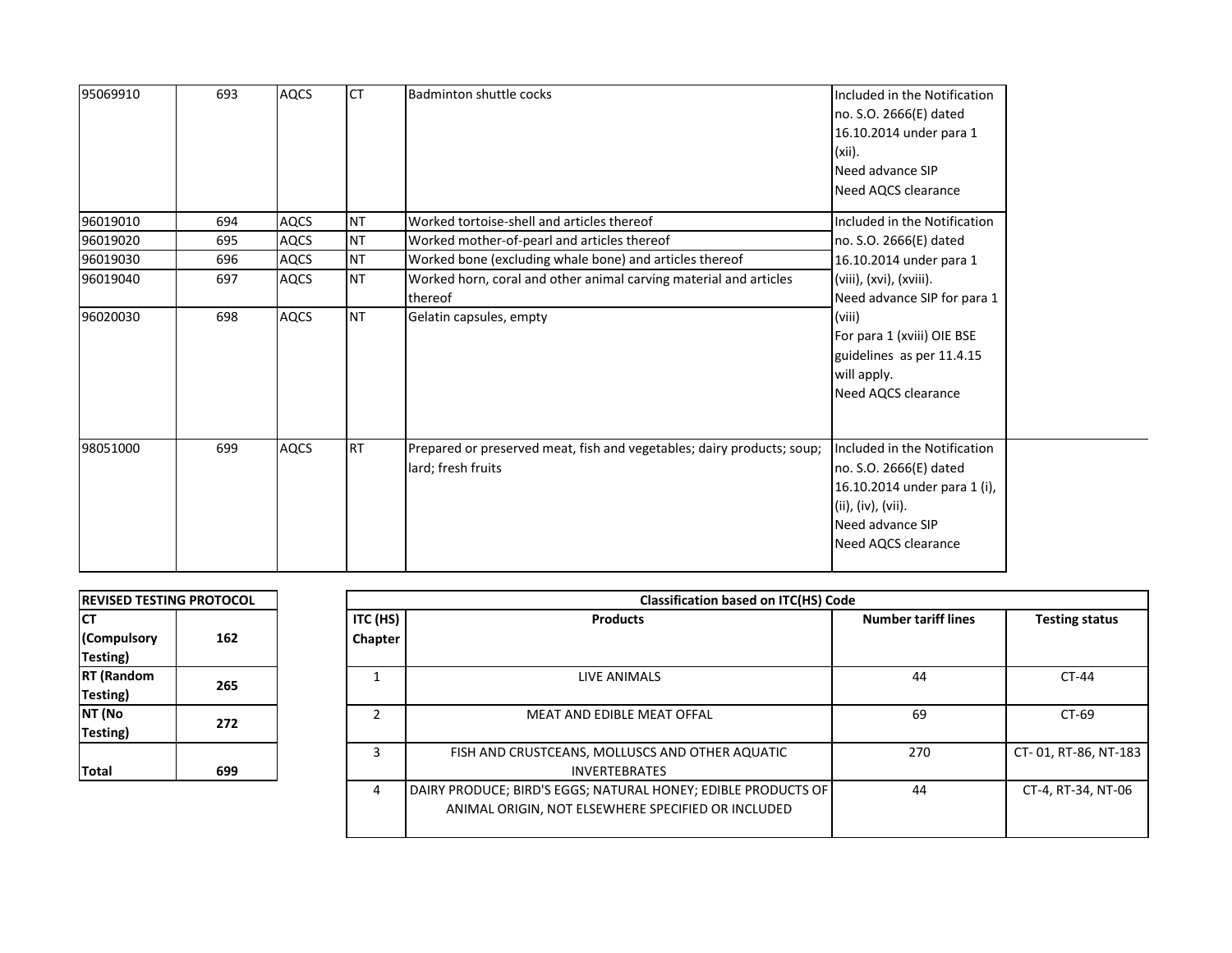| 5  | PRODUCTS OF ANIMAL ORIGIN,                                    | 67             | CT-42, RT-11, NT-14 |
|----|---------------------------------------------------------------|----------------|---------------------|
|    | NOT ELSEWHERE SPECIFIED OR INCLUDED                           |                |                     |
| 15 | ANIMAL OR VEGETABLE FATS AND OILS AND THEIR CLEAVAGE          | 29             | RT-10, NT-19        |
|    | PRODUCTS; PREPARED EDIBLE FATS; ANIMAL OR VEGETABLE WAXES     |                |                     |
| 16 | PREPARATION OF MEAT, OF FISH OR OF CRUSTACEANS, MOLLUSCS OR   | 47             | CT-01, RT-46        |
|    | OTHER AQUATIC INVERTEBRATES                                   |                |                     |
| 19 | PREPARATIONS OF CEREALS, FLOUR, STARCH OR MILK; PASTRYCOOKS'  | 5              | $RT-5$              |
|    | <b>PRODUCTS</b>                                               |                |                     |
| 21 | MISCELLANEOUS EDIBLE PREPARATIONS                             | $\overline{7}$ | RT-02, NT-05        |
| 23 | RESIDUES AND WASTE FROM THE FOOD INDUSTRIES; PREPARED         | 12             | RT-12               |
|    | ANIMAL FODDER                                                 |                |                     |
| 30 | PHARMACEUTICAL PRODUCTS                                       | 11             | RT-08, NT-03        |
| 31 | <b>FERTILISERS</b>                                            | 4              | RT-03, NT-01        |
| 35 | ALBUMINOIDAL SUBSTANCES; MODIFIED STARCHES; GLUES; ENZYMES    | 11             | RT-06, NT-05        |
| 41 | RAW HIDES AND SKINS (OTHER THAN FURSKINS) AND LEATHER         | 37             | RT-18, NT-19        |
| 43 | FURSKINS AND ARTIFICIAL FUR, MANUFACTURES THEREOF             | 12             | RT-07, NT-05        |
| 51 | WOOL, FINE OR COARSE ANIMAL HAIR; HORSEHAIR YARN AND WOVEN    | 17             | RT-10, NT-07        |
|    | <b>FABRIC</b>                                                 |                |                     |
| 67 | PREPARED FEATHERS AND DOWN AND ARTICLES MADE OF FEATHERS      | $\overline{2}$ | RT-02               |
|    | OR OF DOWN; ARTIFICIAL FLOWERS; ARTICLES OF HUMAN HAIR        |                |                     |
|    |                                                               |                |                     |
| 94 | MATTRESS SUPPORTS: ARTICLES OF BEDDING AND SIMILAR            | $\overline{4}$ | <b>RT-04</b>        |
|    | FURNISHING (FOR EXAMPLE, MATTRESSES, QUILTS, EIDERDOWNS,      |                |                     |
|    | CUSHIONS, POUFFES AND PILLOWS) FITTED WITH SPRINGS OR STUFFED |                |                     |
|    | OR INTERNALLY FITTED WITH ANY MATERIAL OR OF CELLULAR RUBBER  |                |                     |
|    | OR PLASTICS, WHETHER OR NOT COVERED                           |                |                     |
| 95 | TOYS, GAMES AND SPORTS REQUISITES; PARTS AND ACCESSORIES      | $\mathbf{1}$   | $CT-01$             |
|    | <b>THEREOF</b>                                                |                |                     |
| 96 | MISCELLANEOUS MANUFACTURED ARTICLES                           | 5              | <b>NT-05</b>        |
| 98 |                                                               |                | RT-01               |
|    | PROJECT IMPORTS; LABORATORY CHEMICALS; PASSENGERS' BAGGAGE,   |                |                     |
|    | PERSONAL IMPLEMENTATIONS BY AIR OR POST; SHIP STORES          | $\mathbf{1}$   |                     |
|    | <b>Total</b>                                                  | 699            |                     |
|    |                                                               |                |                     |

**NOTE** 1. Some prohibited CTHs are also included to check in case imported illegally /unknowingly.